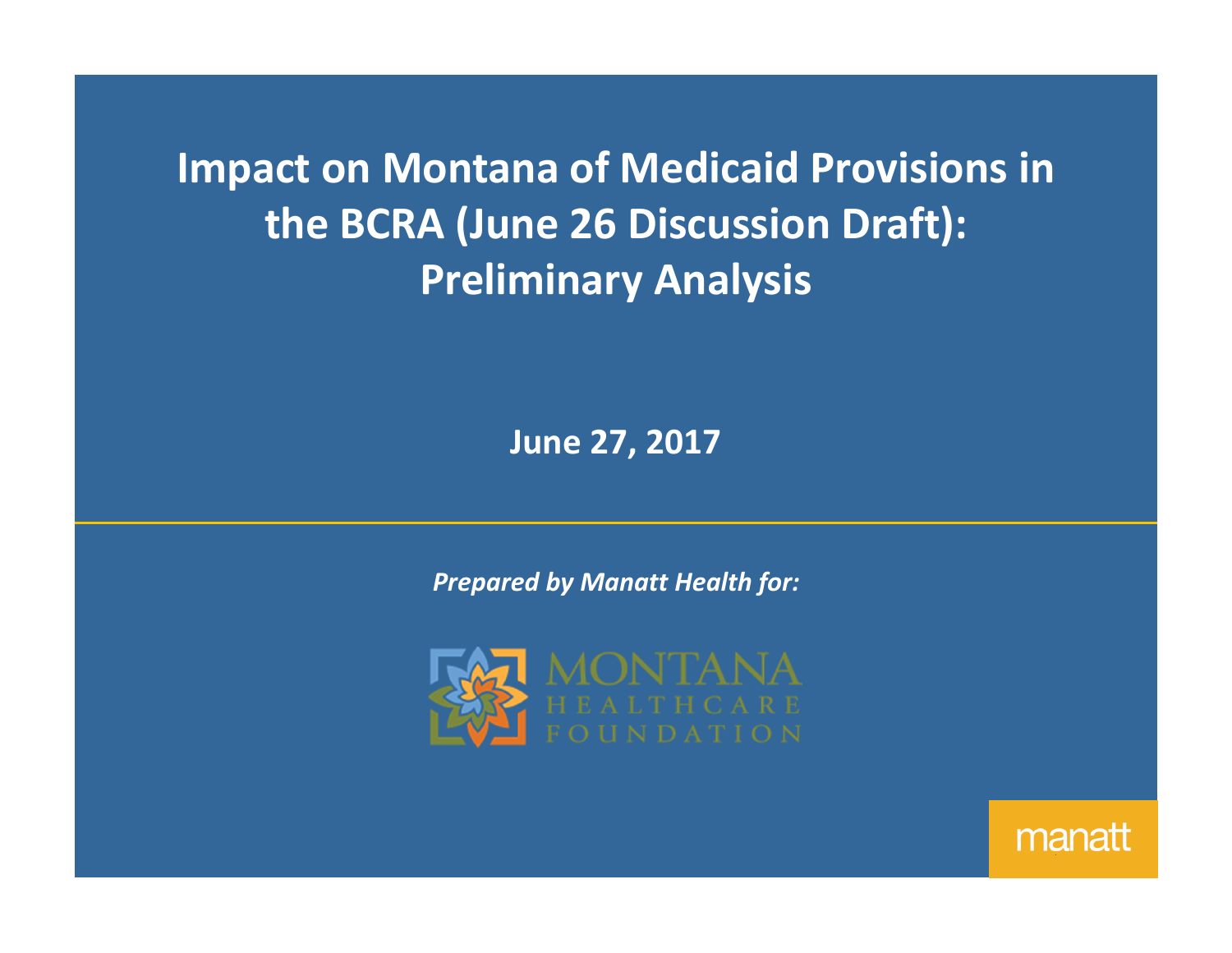## **Contents**

### **<sup>2</sup>**

## **Overview of Findings**

**Role of Medicaid in Montana**

 **Major Medicaid Provisions in the Better Care Reconciliation Act (BCRA)** 

## **Estimated Impact of Changes**

- $\bullet$ Key Assumptions
- $\bullet$ Impact of the BCRA

## **Key Implications**

## **Appendix**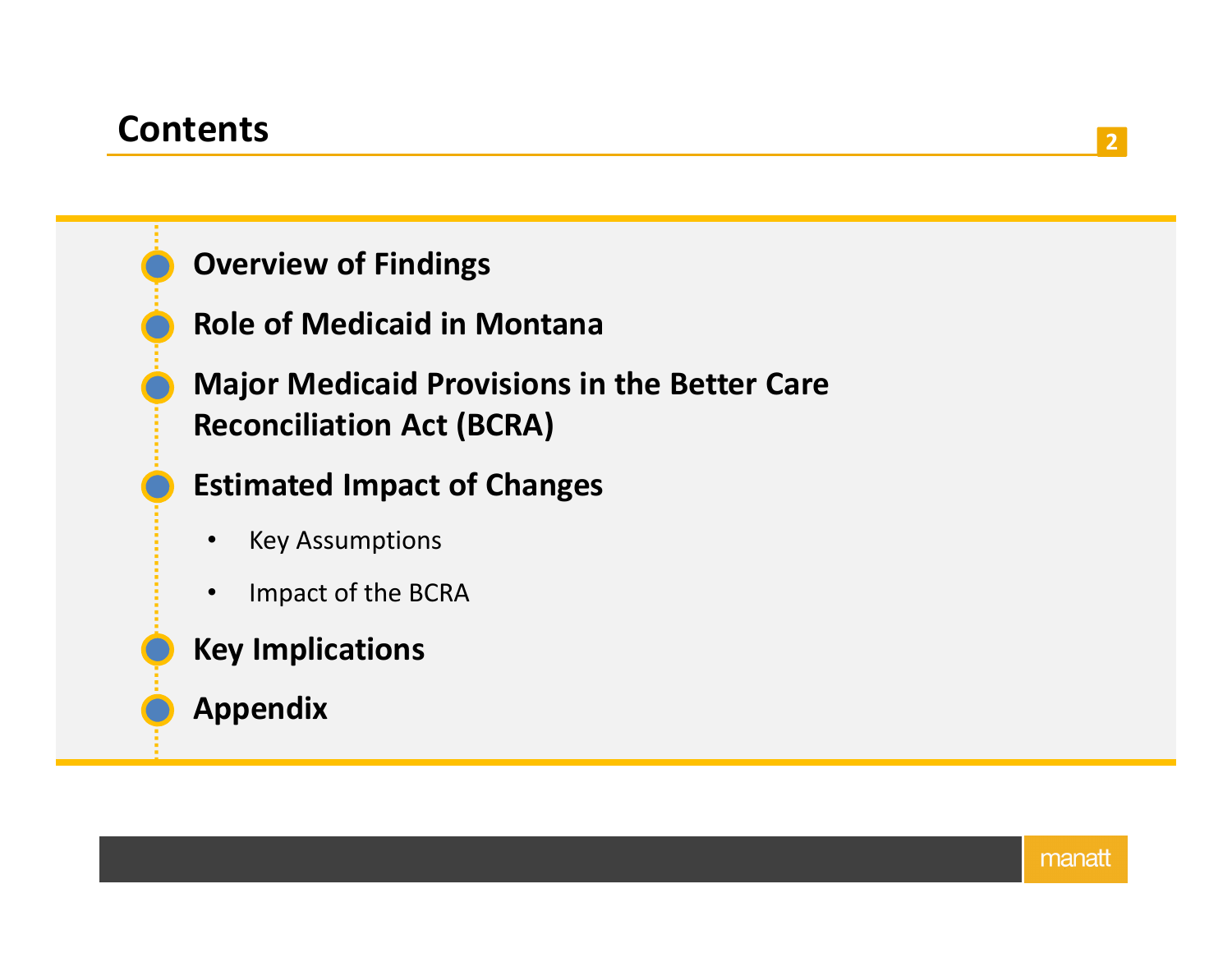# **Overview of Findings**

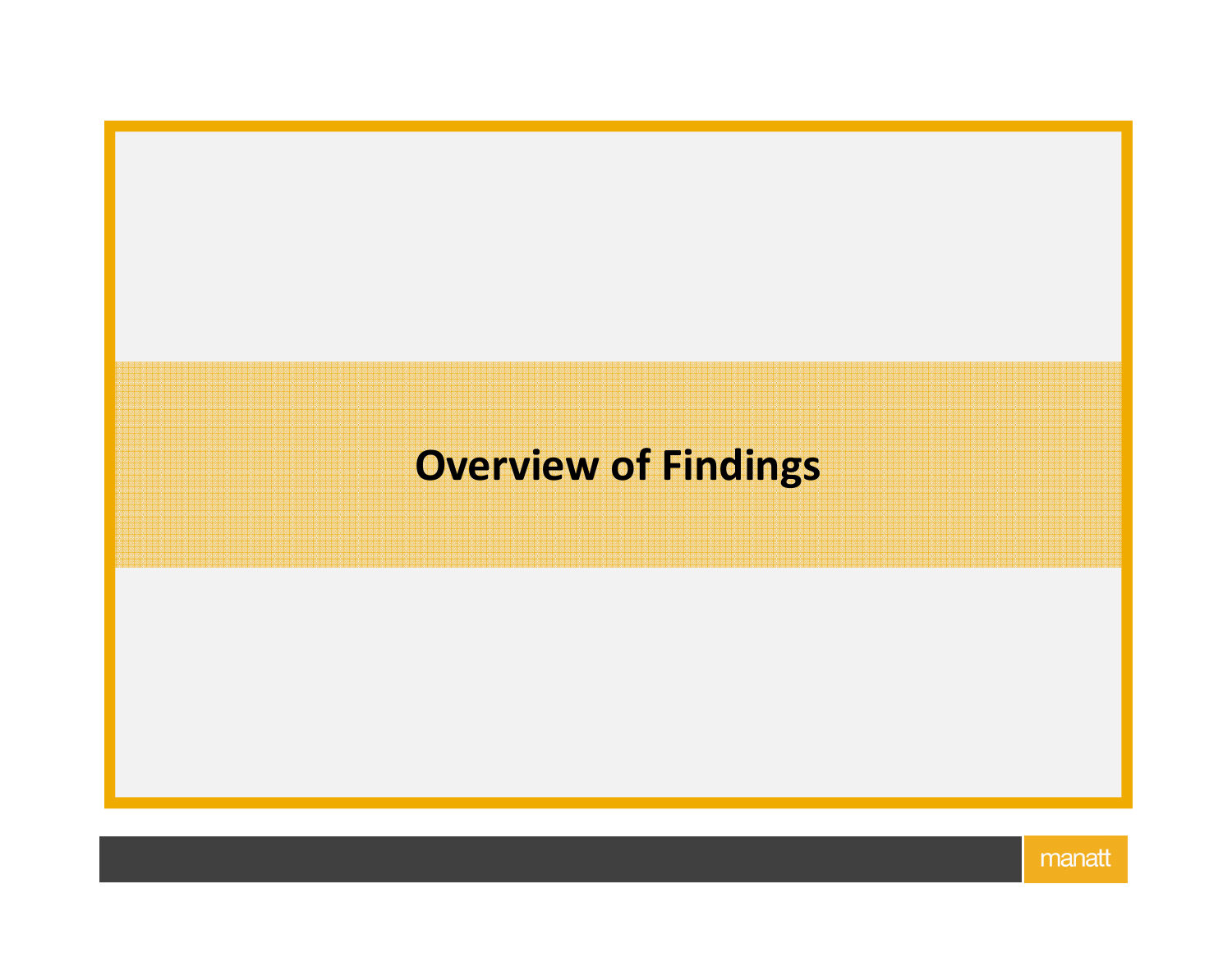Medicaid covers one in four people in Montana—more than 216,000 individuals, nearly half of whom are children.

Under the Senate's proposed Better Care Reconciliation Act (BCRA), Montana is expected to lose \$5.3 billion in federal Medicaid funds between federal FY\* 2020 and 2026 due to changes to expansion financing and the per capita cap.

• This represents 39.6% of Montana's current law federal Medicaid funding.

Now numbering more than 75,000, Montana's expansion adults would lose coverage entirely, likely starting in 2021, and the remaining children, seniors, people with disabilities, and other adults covered by Medicaid are at increased risk for cuts.

To stay under the cap, Montana will need to cut Medicaid spending by \$892 million (federal and state dollars) between FY 2020 and 2026. Reductions nearly double between 2024 and 2026 – and would continue to deepen – as a result of use of CPI as the trend rate beginning in 2025.

The magnitude of the federal cuts are such that they may well affect Montana's ability to finance other State priorities such as education and infrastructure.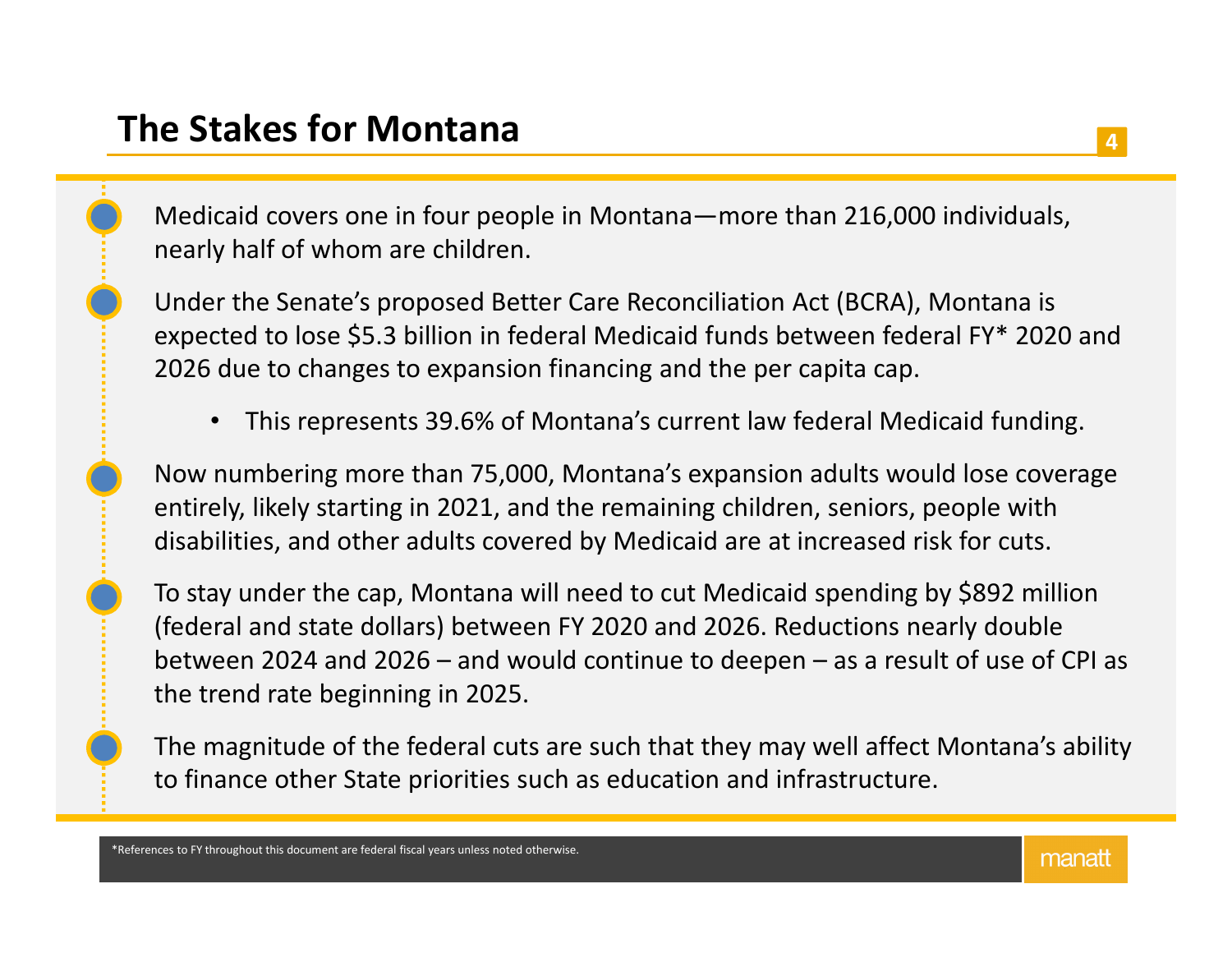# **Role of Medicaid in Montana**

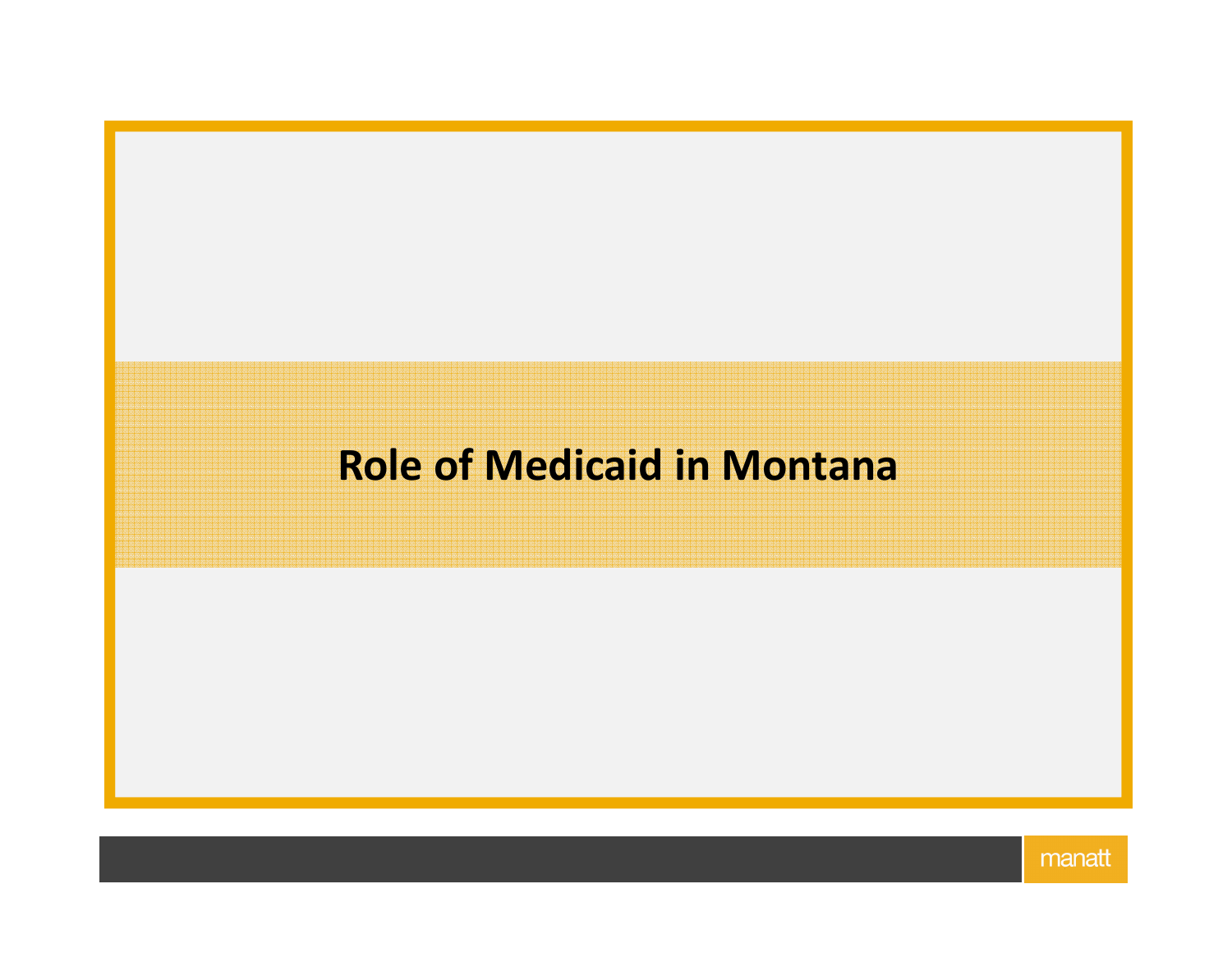**Children represent the single largest group of Medicaid beneficiaries in Montana**



Sources: https://web.archive.org/web/20170314035830/http://dphhs.mt.gov/Portals/85/Statistics/documents/Enrollments-Monthly.pdfhttp://kff.org/medicaid/state-indicator/distribution-by-employment-status-4/?currentTimeframe=0&sortModel=%7B%22colId%22:%22Location%22,%22sort%22:%22asc%22%7D manatt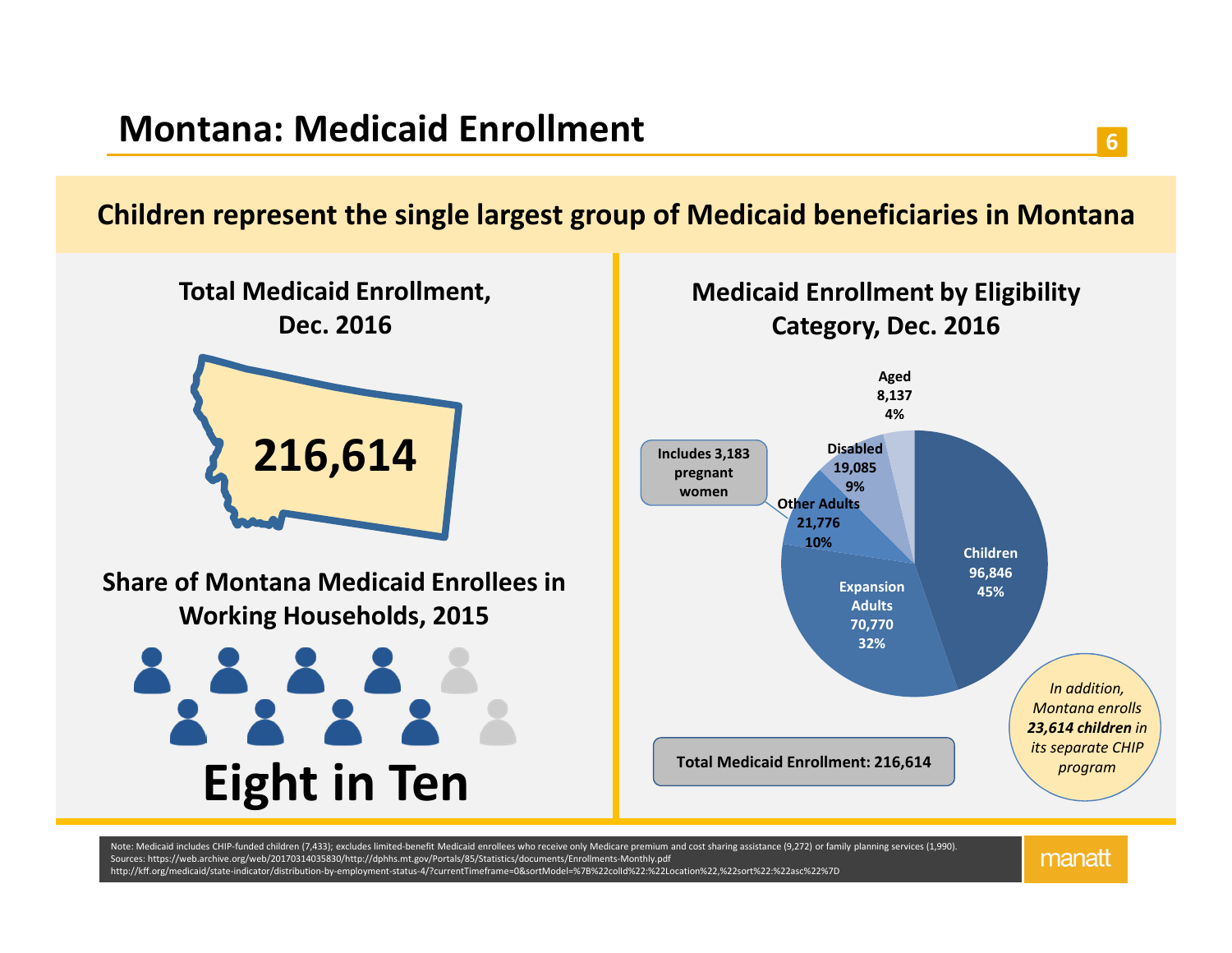## **Montana: Medicaid Funding**

- •**Medicaid represents 38% of federal funds coming into Montana**
- •**State spending on Medicaid is 10% of total State spending**

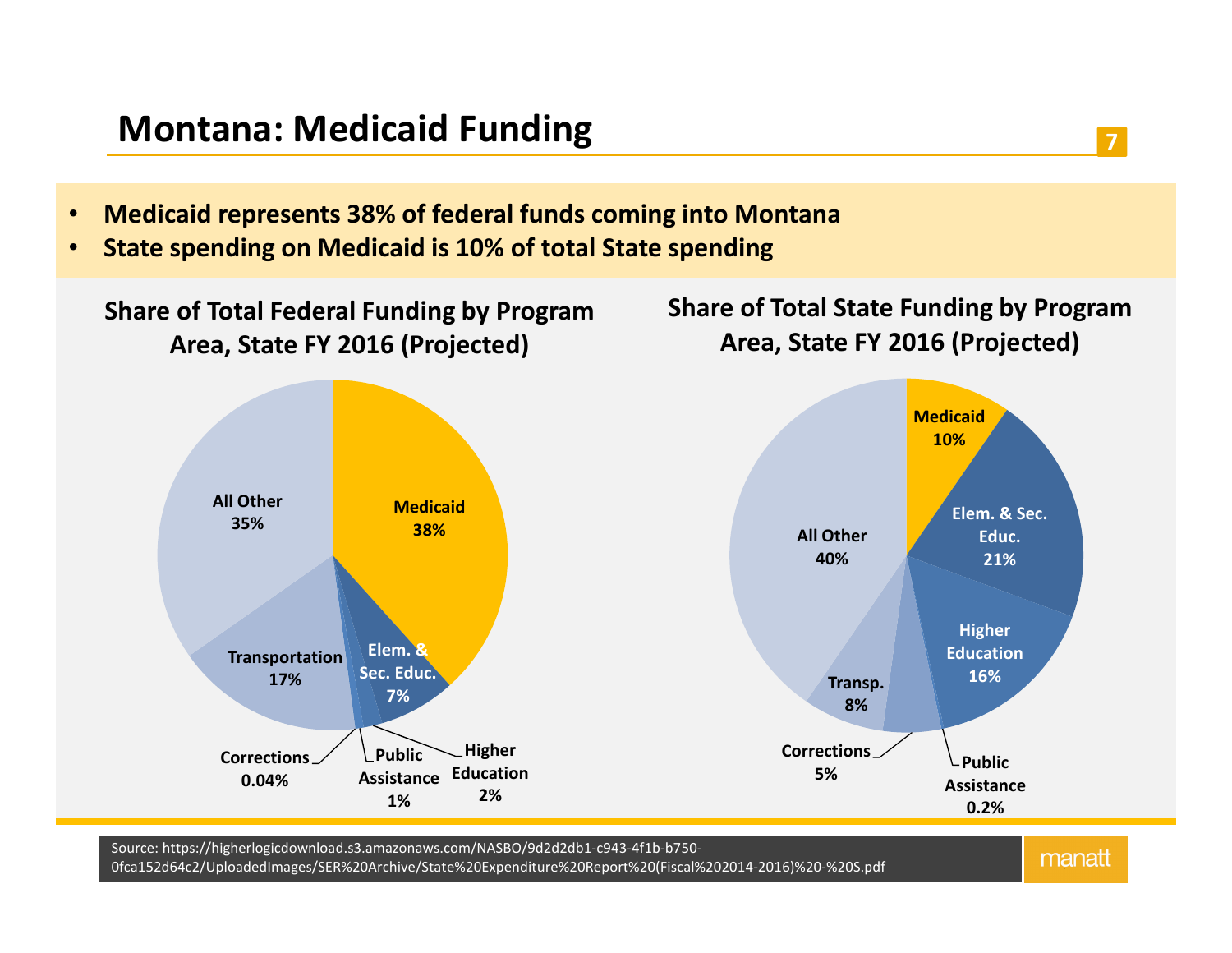# **Montana's Uninsured Rate Dropped After Expansion**

**Montana's uninsured rate historically exceeded the national average; it now falls below due to Medicaid expansion**



Sources: http://csimt.gov/wp-content/uploads/Enrollment-One-Pager.pdf; includes all non-institutionalized citizens.http://www.gallup.com/poll/201641/uninsured-rate-holds-low-fourth-quarter.aspx; includes all adults over age 18.

manatt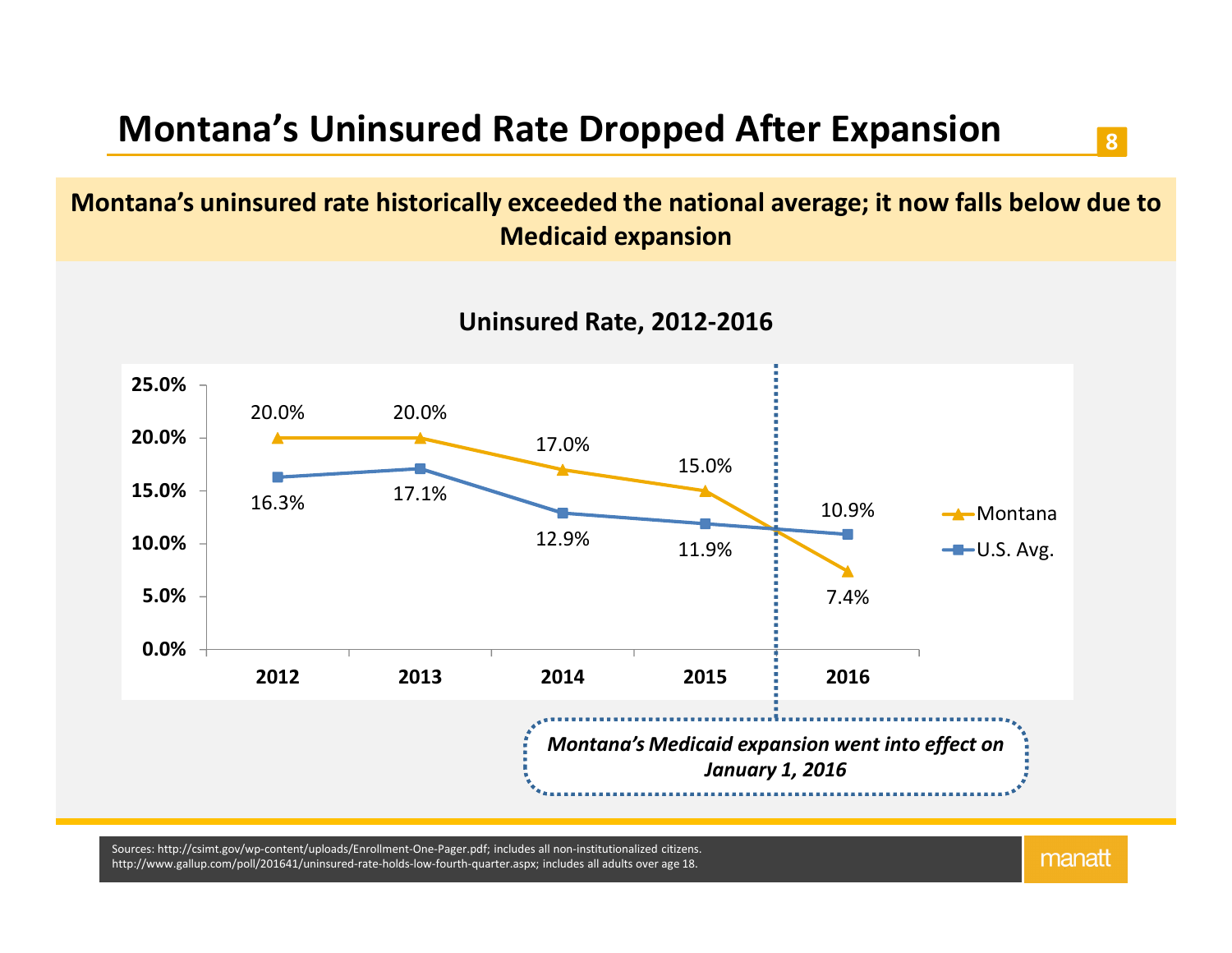## **Montana receives federal funding for all allowable program costs**

### **Federal dollars guaranteed as match to Montana spending**

#### **Matching rates vary by population and service**

- •For many beneficiary groups and services, matching rate in FY 2017 = 65.56%
- •Matching rate for expansion adults = 95% in 2017; 90% in 2020 and beyond
- •Indian Health Service and Tribal Facility services matching rate = 100%

 **The federal government and Montana share in the risk if there are higher than expected health care costs, for example:**

- •Higher than expected enrollment
- •Public health epidemics (e.g., the substance use epidemic)
- •Breakthrough treatments or medications
- •New initiatives related to delivery system reform or access
- •Economic downturn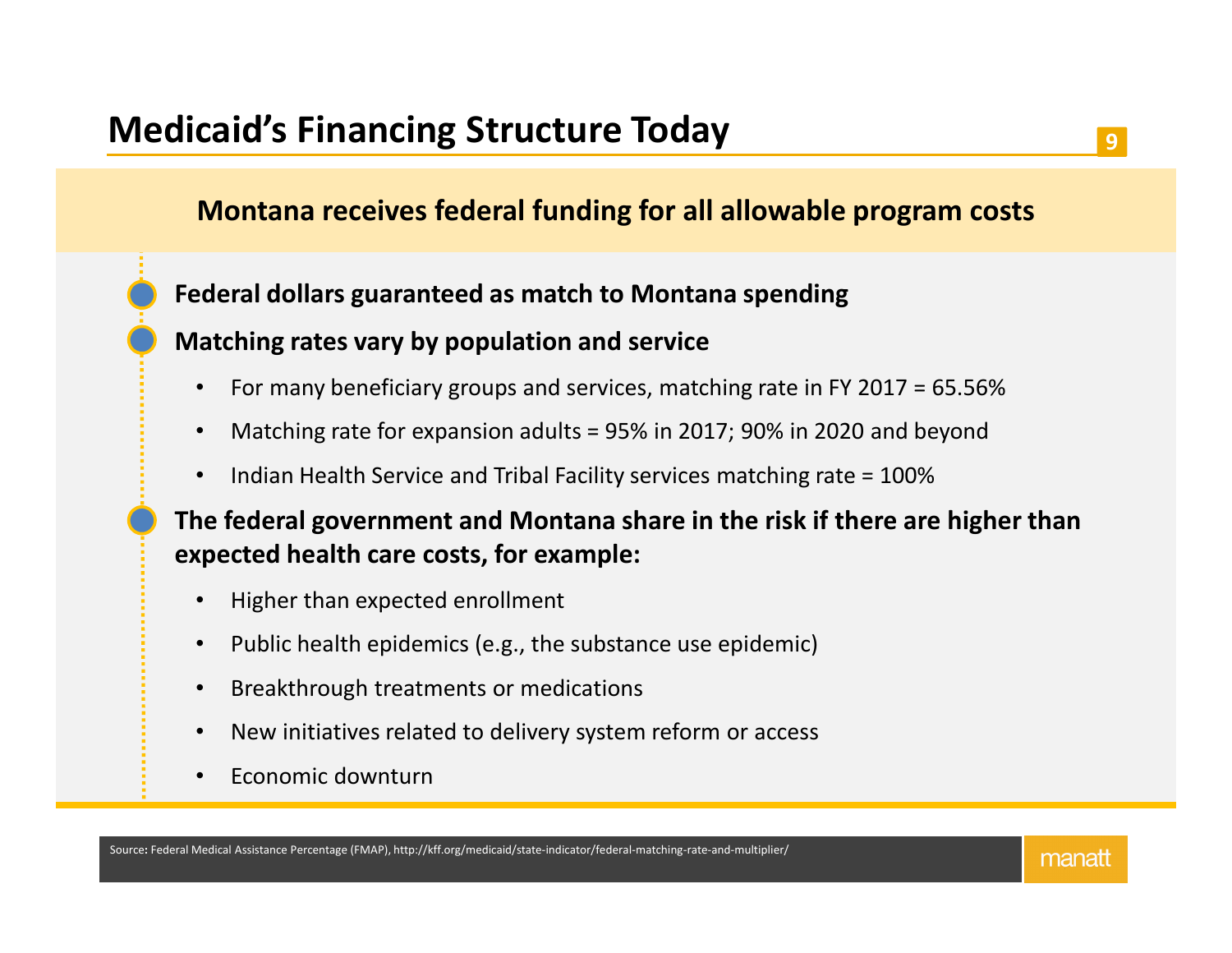# **Major Medicaid Provisions in the BCRA**

the contract of the contract of the contract of the contract of the contract of the contract of the contract of

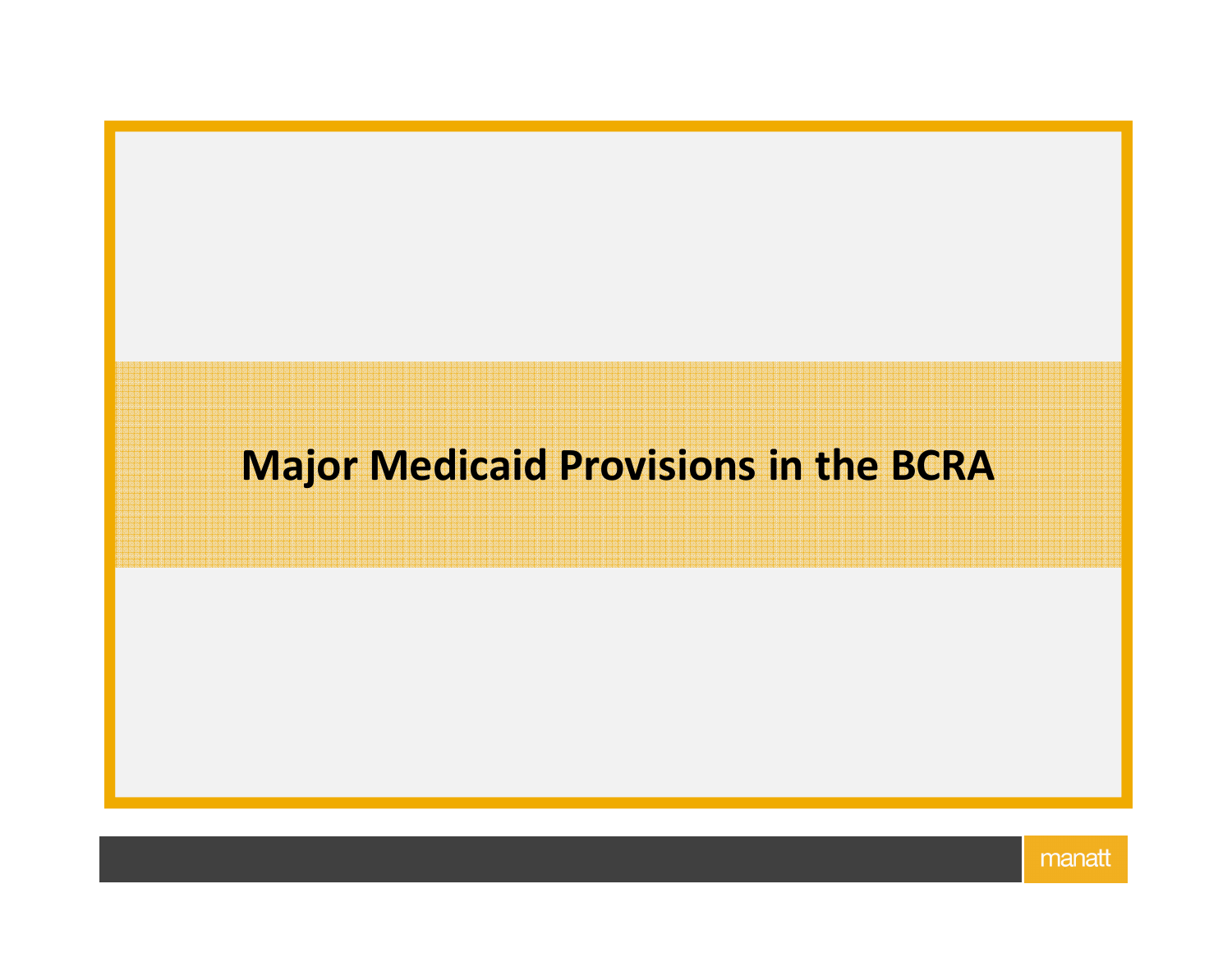## **Like the House-passed American Health Care Act (AHCA), the Senate-proposed Better Care Reconciliation Act (BCRA) includes major changes to Medicaid:**

- $\bullet$ Converts Medicaid to a per capita cap with state option for block grant for certain adults
- Phases out, before entirely eliminating, enhanced federal funding for Medicaid expansion •beginning in 2021:
	- o 2021: 85% eFMAP
	- o 2022: 80% eFMAP
	- o 2023: 75% eFMAP
	- o 2024+: State's regular FMAP

### **BCRA makes additional cuts to Medicaid over and above the AHCA, including:**

- •Reducing the per capita cap trend rate to CPI in 2025 and beyond
- $\bullet$ Maintaining DSH cuts for Medicaid expansion states

### **CBO projects that the BCRA would cut federal Medicaid spending by \$772 billion over 10 years (2017-2026) and reduce Medicaid coverage by 15 million in 2026**

*Montana legislation requires the State to seek an additional appropriation to continue expansion if enhanced funding is reduced.*

**11 11 11**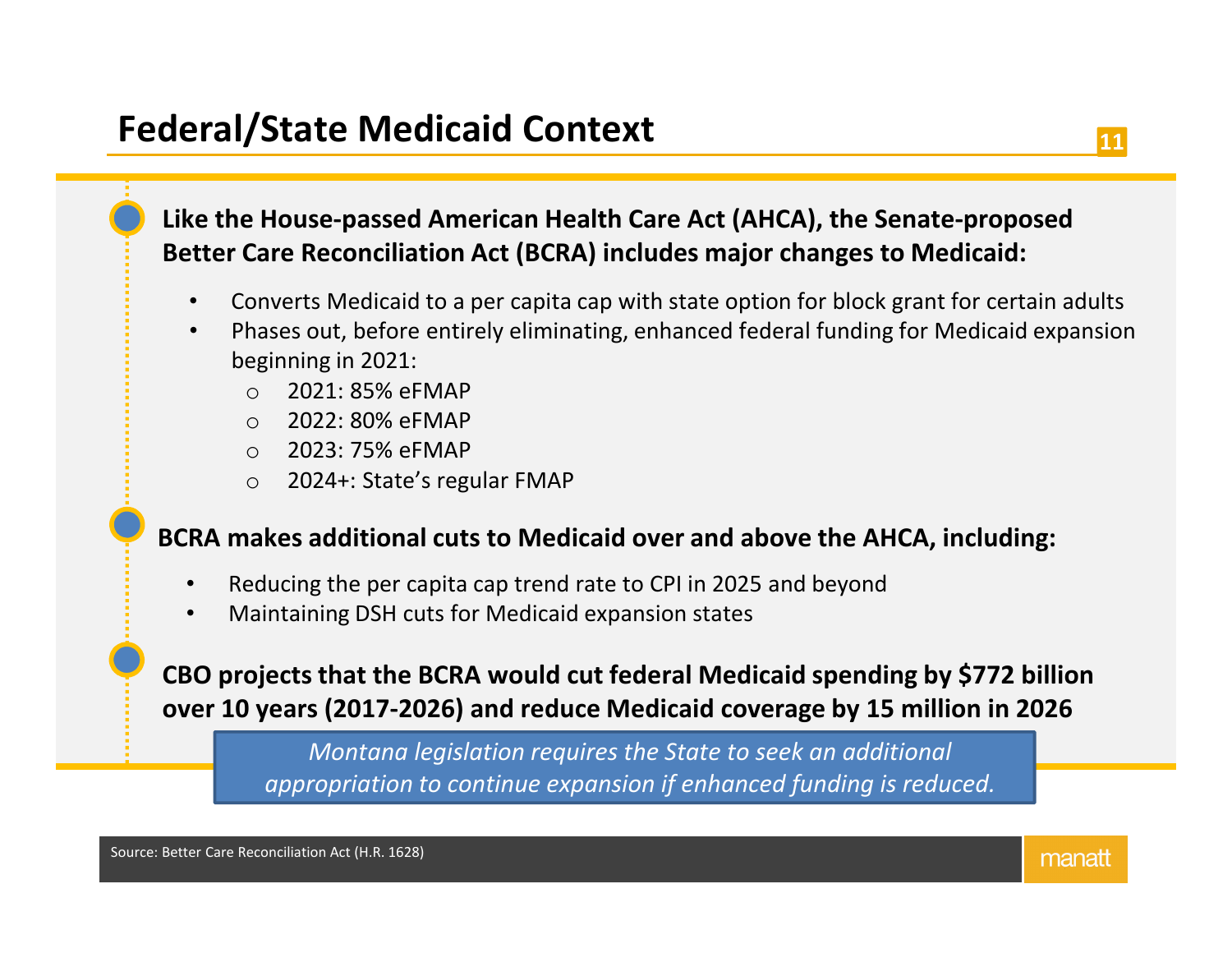## **BCRA Per Capita Cap Provisions**

### **BCRA establishes a cap on federal Medicaid expenditures beginning in FY 2020**

### **Cap is "built up" from per capita limits on five different eligibility groups**

- •Per capita limit for each group is based on historic spending increased by a national trend rate
- • Through 2024, medical CPI for children and adults; medical CPI + 1 percentage point for seniors and people with disabilities
- •Starting in 2025, CPI for all groups
- • States significantly above/below mean in spending for a year may receive an increase or decrease in cap for subsequent year

 **All spending over the cap would be fully at state cost. If Montana spends in excess of cap, federal government will "claw back" overpayments in the next year**

 **To keep spending under the cap, Montana will either have to increase state spending or reduce Medicaid spending by cutting benefits, reimbursements or eligibility**

Sources**:** Congressional Budget Office (CBO), 10-year Budget Projections, https://www.cbo.gov/about/products/budget-economic-data; Social Services Estimating Conference, Office of Economic & Demographic Research (EDR); Federal Medical Assistance Percentage (FMAP), http://kff.org/medicaid/state-indicator/federal-matching-rate-and-multiplier/

manatt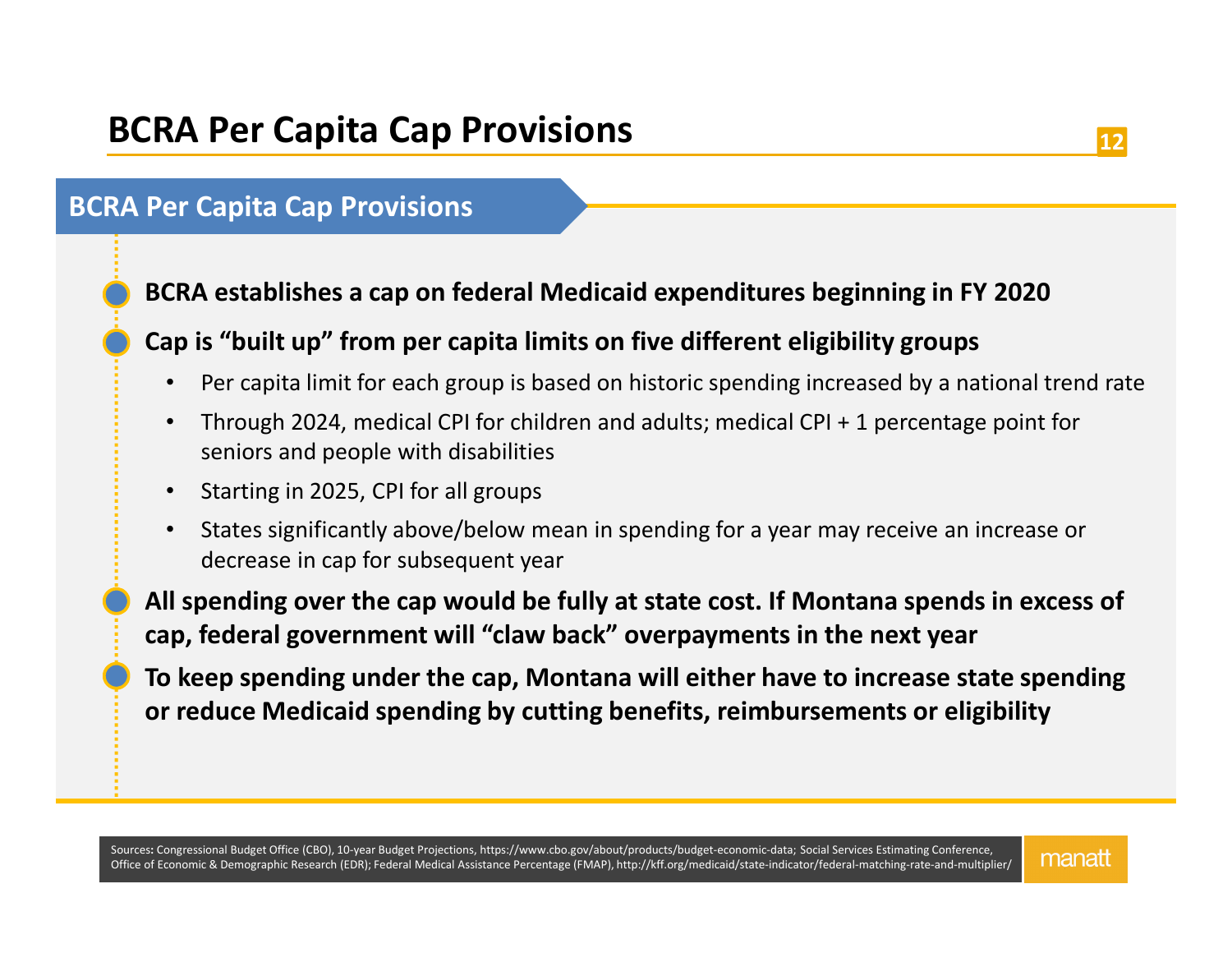# **Estimated Impact of the BCRA**

133. September 133. September 133. September 133. September 133. September 133. September 133. September 133. S<br>133. September 133. September 133. September 133. September 133. September 133. September 133. September 133.

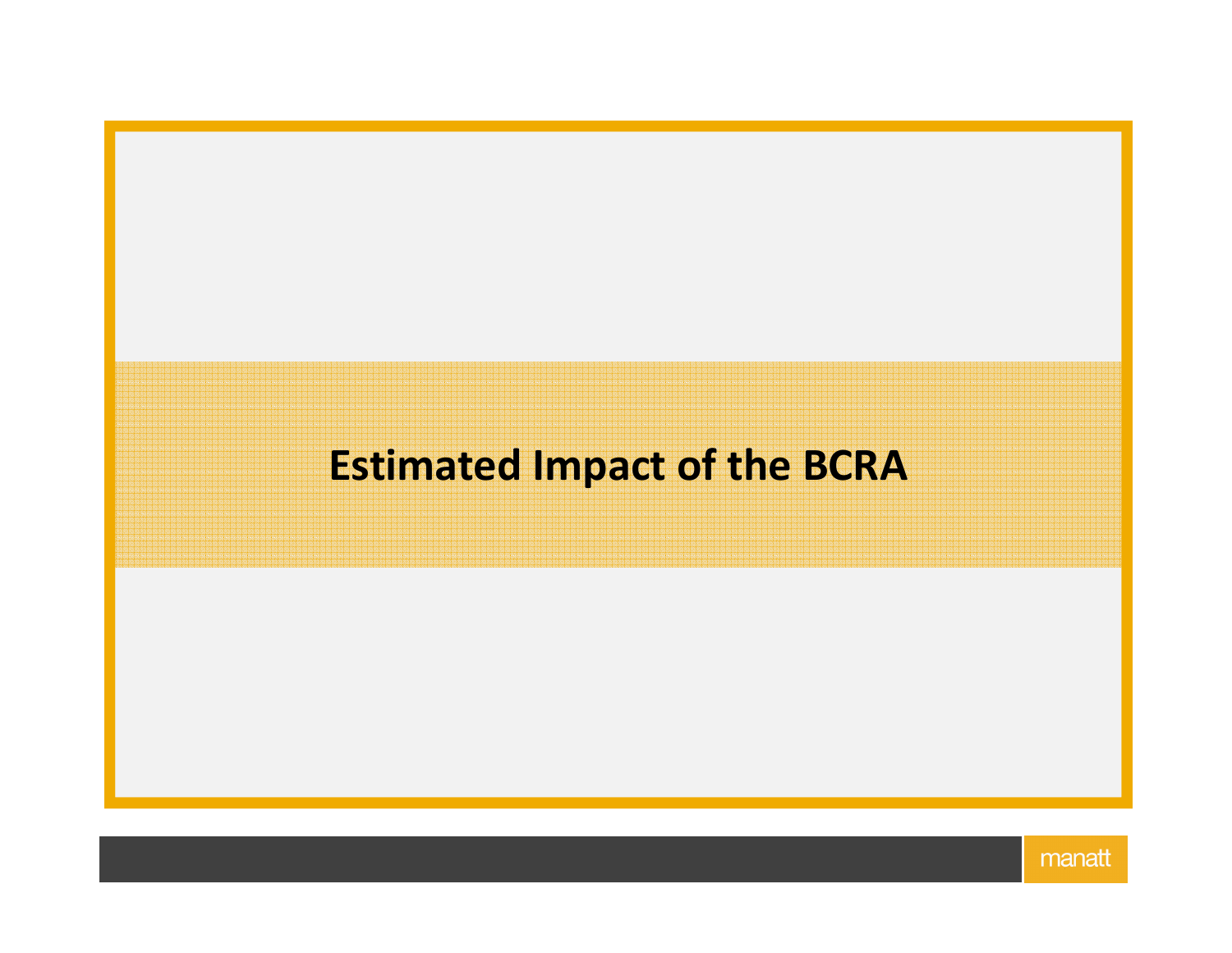### **Designed to assess state-by-state impact of Medicaid financing changes**

- $\bullet$ Per capita cap
- $\bullet$ Block grant
- Reductions in federal funding for expansion

### **Uses publicly-available data to establish baseline for each state, for example:**

- CMS-64 data on total Medicaid expenditures and expansion adult and total enrollment
- •MSIS/MAX data on expenditures by eligibility group
- State-specific population growth projections from the Census Bureau
- CMS and CBO national growth projections by eligibility group
- CMS and CBO projections of medical CPI

### **Allows for sensitivity analysis**

- $\bullet$ Alternative inputs
- Diversion from projections•
- State behavioral response •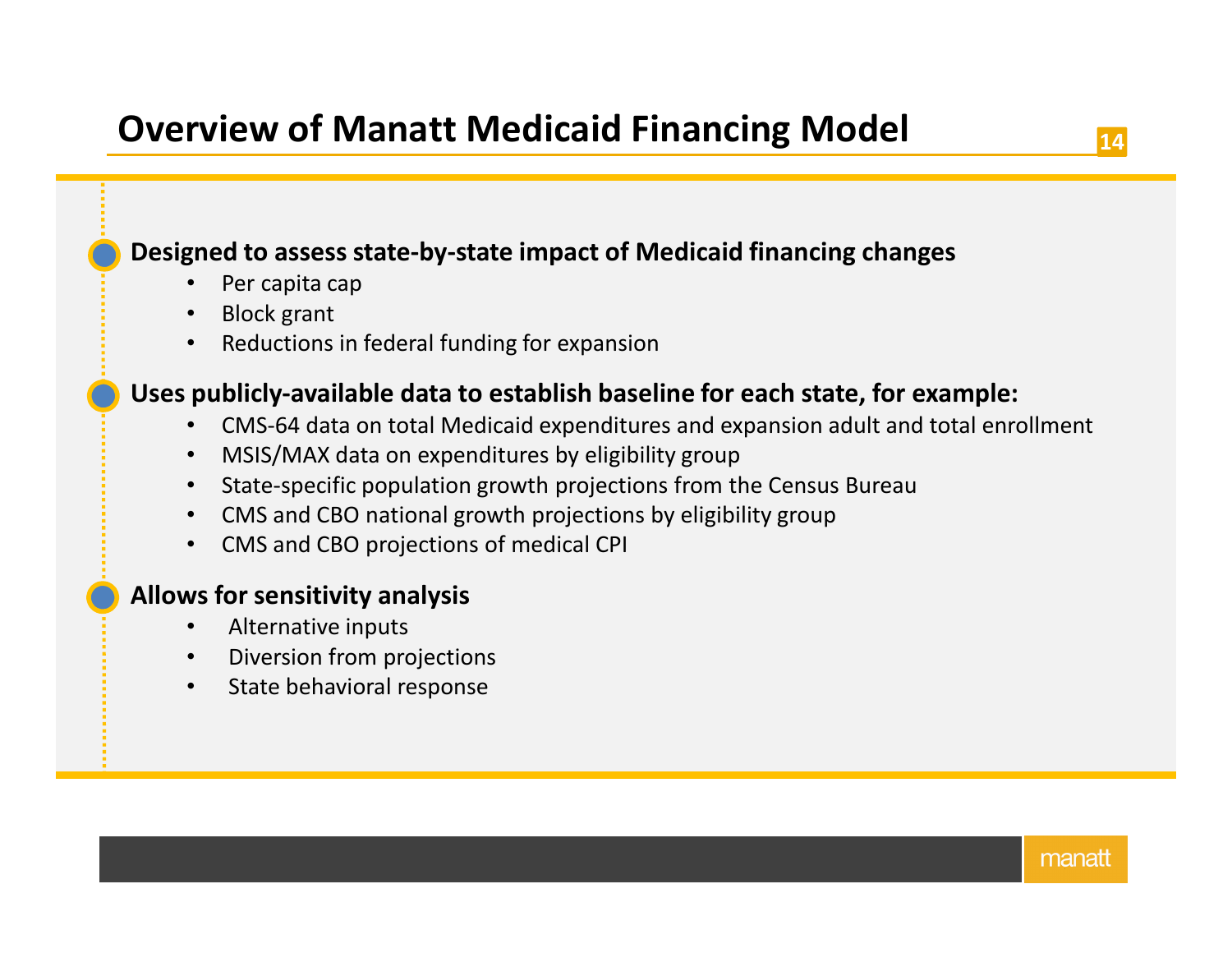# **Key Assumptions**

155. September 155. September 155. September 155. September 155. September 155. September 155. September 155. S

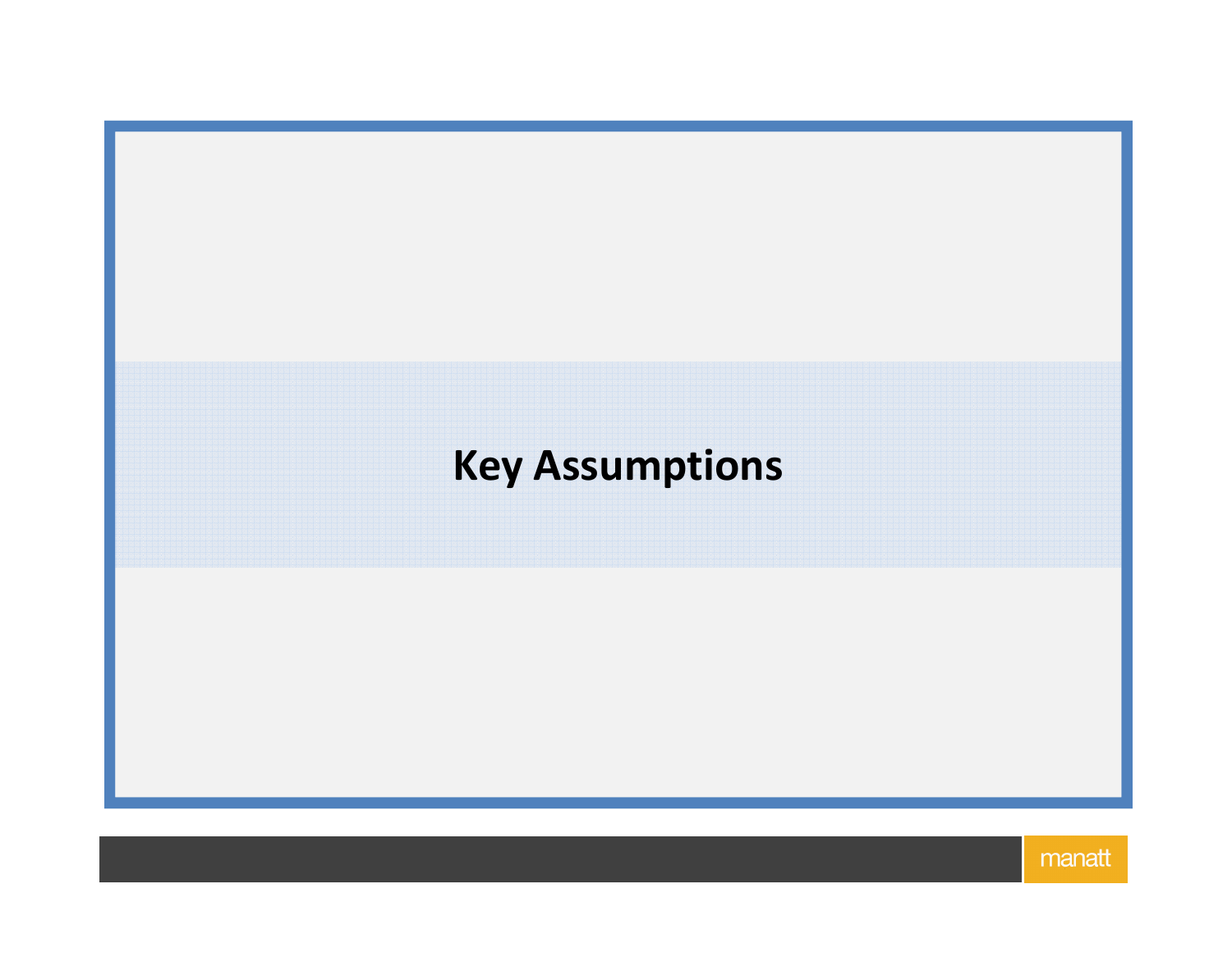## **Maintaining Current Medicaid Program May Not Be Feasible**

**Montana would have to substantially increase State General Fund spending to maintain current Medicaid program spending under the BCRA**



During FY 2020-2026, Montana would have to increase its own spending by **\$1.9 billion**, or about **40%,** to replace lost federal funds from expansion financing changes and the per capita cap

The remainder of this analysis **assumes that Montana maintains expansion coverage only through the end of 2020** and **cuts overall Medicaid spending to stay under the BCRA aggregate cap**

Source: Manatt Medicaid Financing Model

 Note: Additional State funds required to replace federal cuts due to the loss of enhanced expansion funding and the per capita cap (\$1.9 billion) is *not* equal to the federal cut that Montana would face under these provisions (\$5.3 billion) if Montana drops expansion coverage in 2021. If Montana eliminates expansion coverage in 2021, as modeled in subsequent slides, it will lose enhanced federal match *and* forego regular federal matching funds for these individuals.

manatt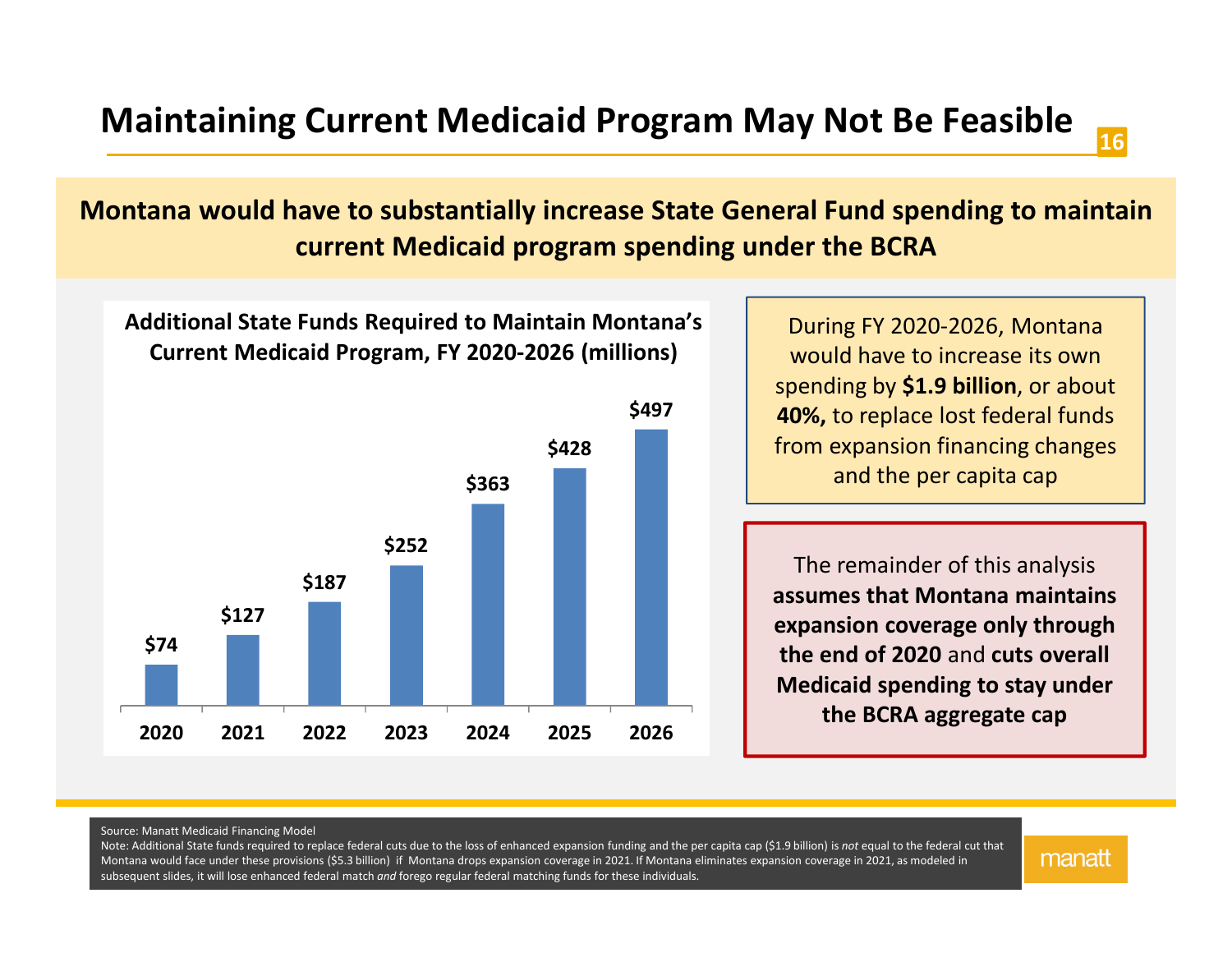#### **Key Assumptions for Montana Modeling<sup>17</sup>**

#### **Unless otherwise noted, estimates assume the following:**

- • **Baseline (current law) spending per enrollee growth** based on Centers for Medicare & Medicaid Services (CMS) Office of the Actuary national projections
- • **Medical CPI growth** at 3.7% and **CPI growth** at 2.4%, based on Congressional Budget Office (CBO) national projections

#### •**Montana's response to policy changes**

- $\circ$  Maintains expansion only through the end of 2020; eliminates expansion in 2021
- $\circ$  In response to per capita cap, reduces provider payments, eliminates benefits, or otherwise takes steps to ensure spending is below aggregate cap
- o Although not modeled here, Montana, in practice, might also reduce enrollment of additional beneficiaries in response to the per capita cap

#### **Additional notes:**

- • The analysis does not take into account Medicare cost-sharing payments that are excluded from the per capita cap nor Indian Health Service users who are also excluded
- In addition, it does not reflect sizeable growth in expansion enrollment after Dec. 2016, which would •increase impacts beyond what is shown here
- •Estimates are federal FY values
- Aggregate estimates reflect the FY 2020-2026 budget window•

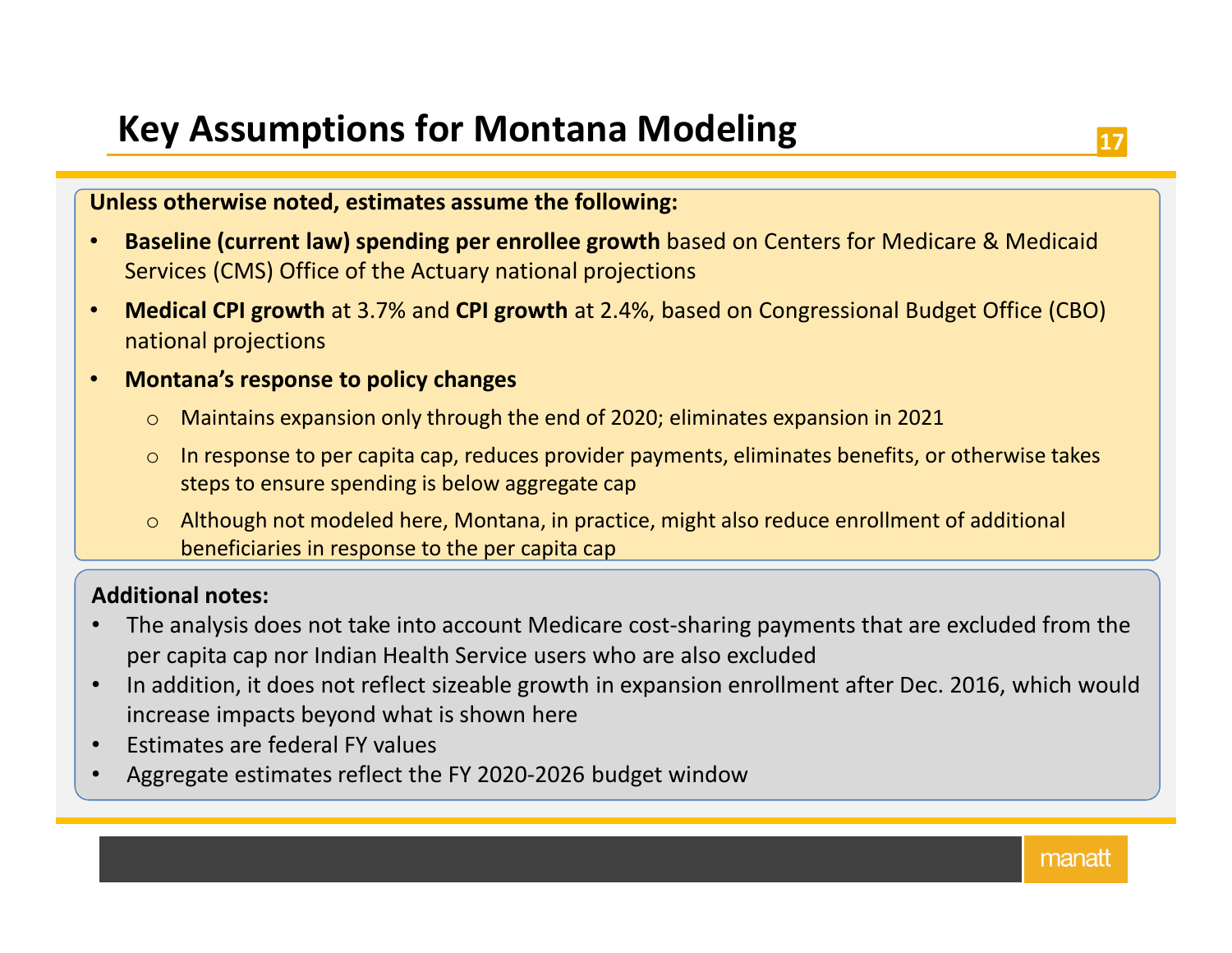# **Impact of the BCRA on Montana Medicaid**

1880年,1880年,1880年,1880年,1880年,1880年,1880年,1880年,1880年,1880年,1880年,1880年,1880年,1880年<br>1880年

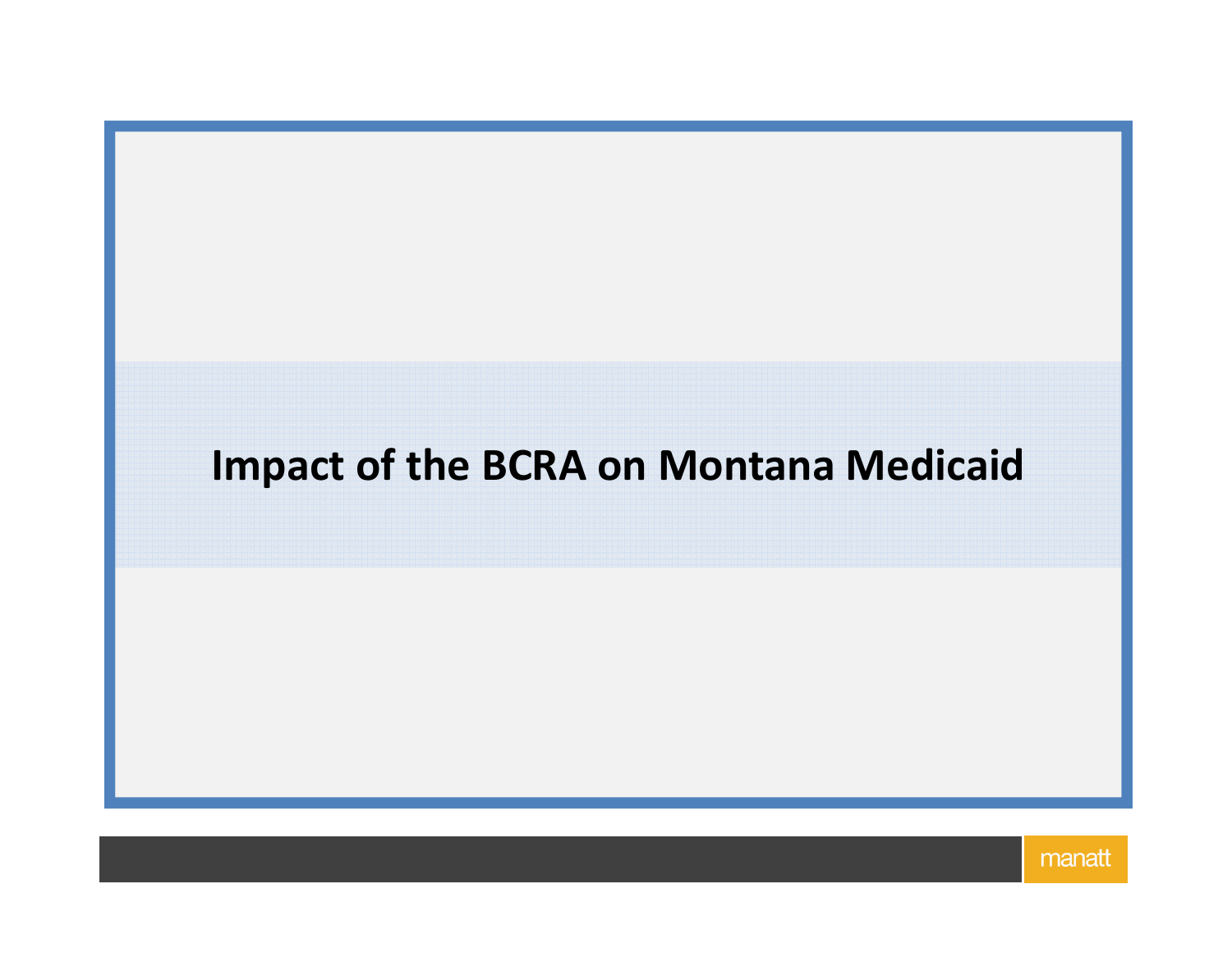# **Estimated Impact of Expansion Changes**



# **Reduction in Federal Funding Due to Expansion Cuts,**

Source: Manatt Medicaid Financing Model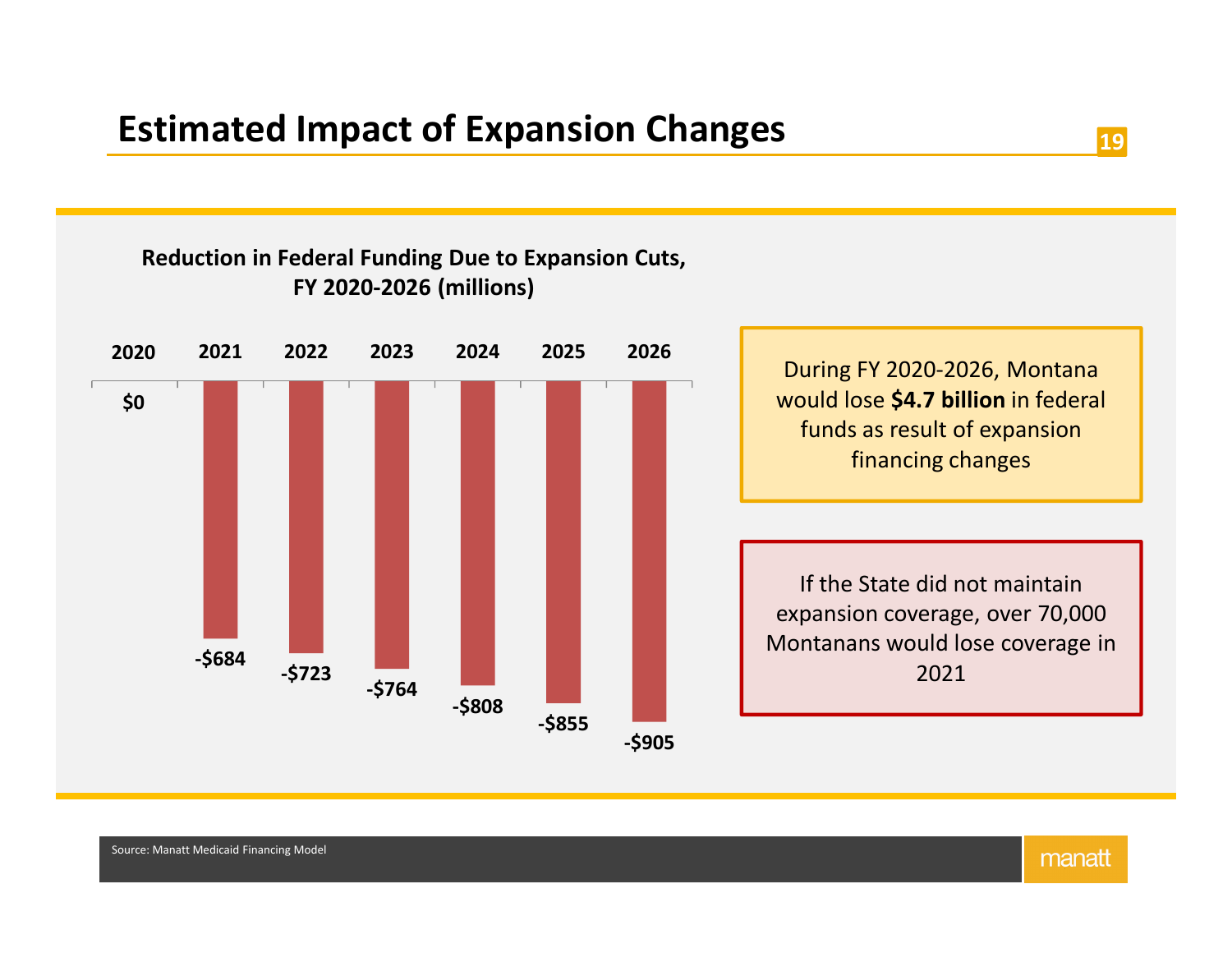**The per capita cap alone (i.e., without factoring in reduced funding for expansion) is estimated to result in total cuts of nearly \$900 million during FY 2020-2026**



- During FY 2020-2026, total spending (federal and State) on Medicaid in Montana is estimated to decrease by **\$892 million** as a result of the per capita cap
- Federal spending is expected to drop by **\$592 million**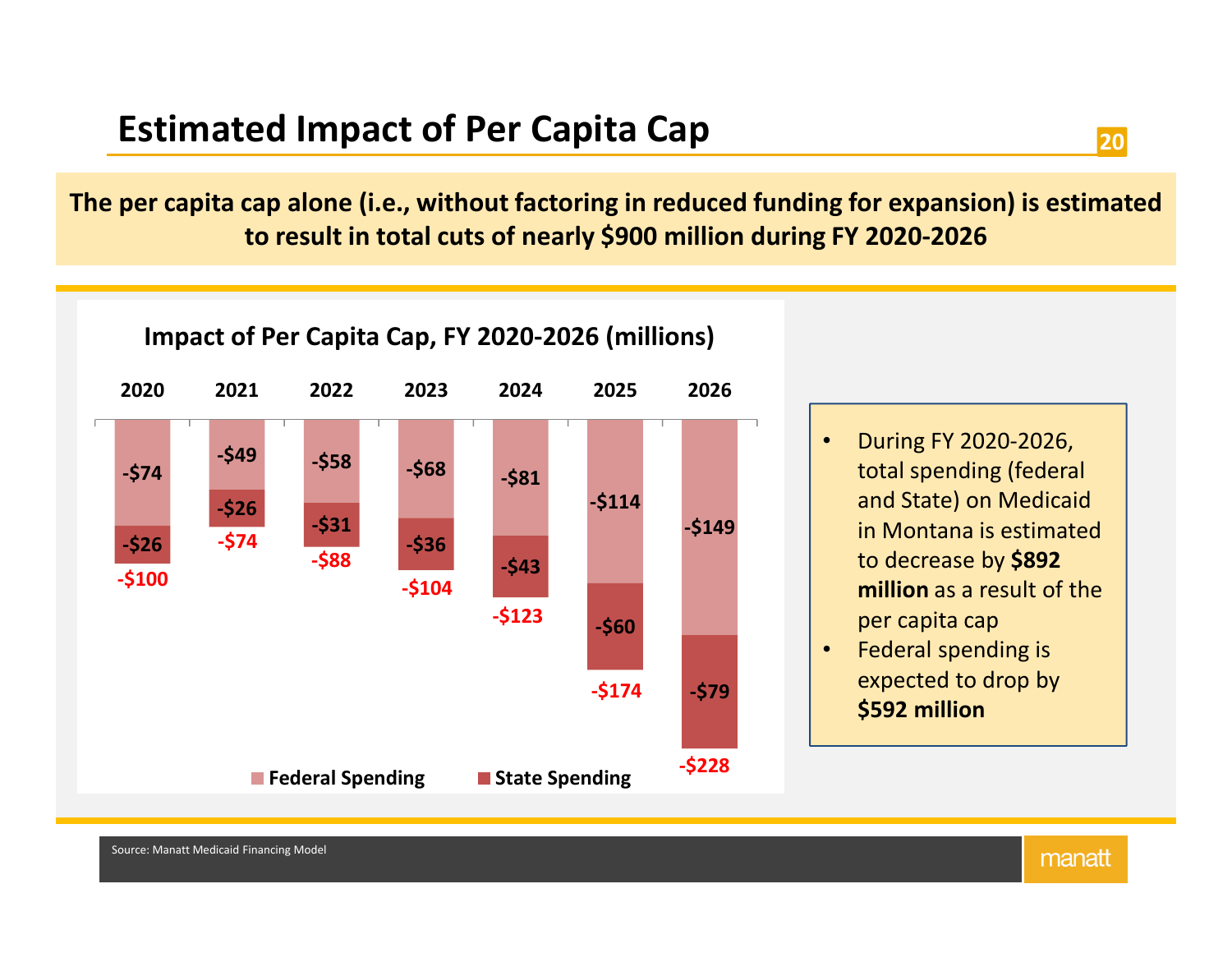## **21Contribution to Impact of Per Capita Cap Varies by Group, but Resulting Cuts Could Be Applied to Any Group**

- •**Estimated FY 2026 spending of \$2.1 billion would leave Montana \$228 million over its projected cap**
- **State would need to cut spending by \$228 million in FY 2026, or face a clawback the following year** •



**Individuals exempt from the cap – users of IHS and Tribal health facilities and children enrolled based on disability – could be affected by the cuts necessary to stay below the cap**

Source: Manatt Medicaid Financing ModelNote: Includes federal and State funding.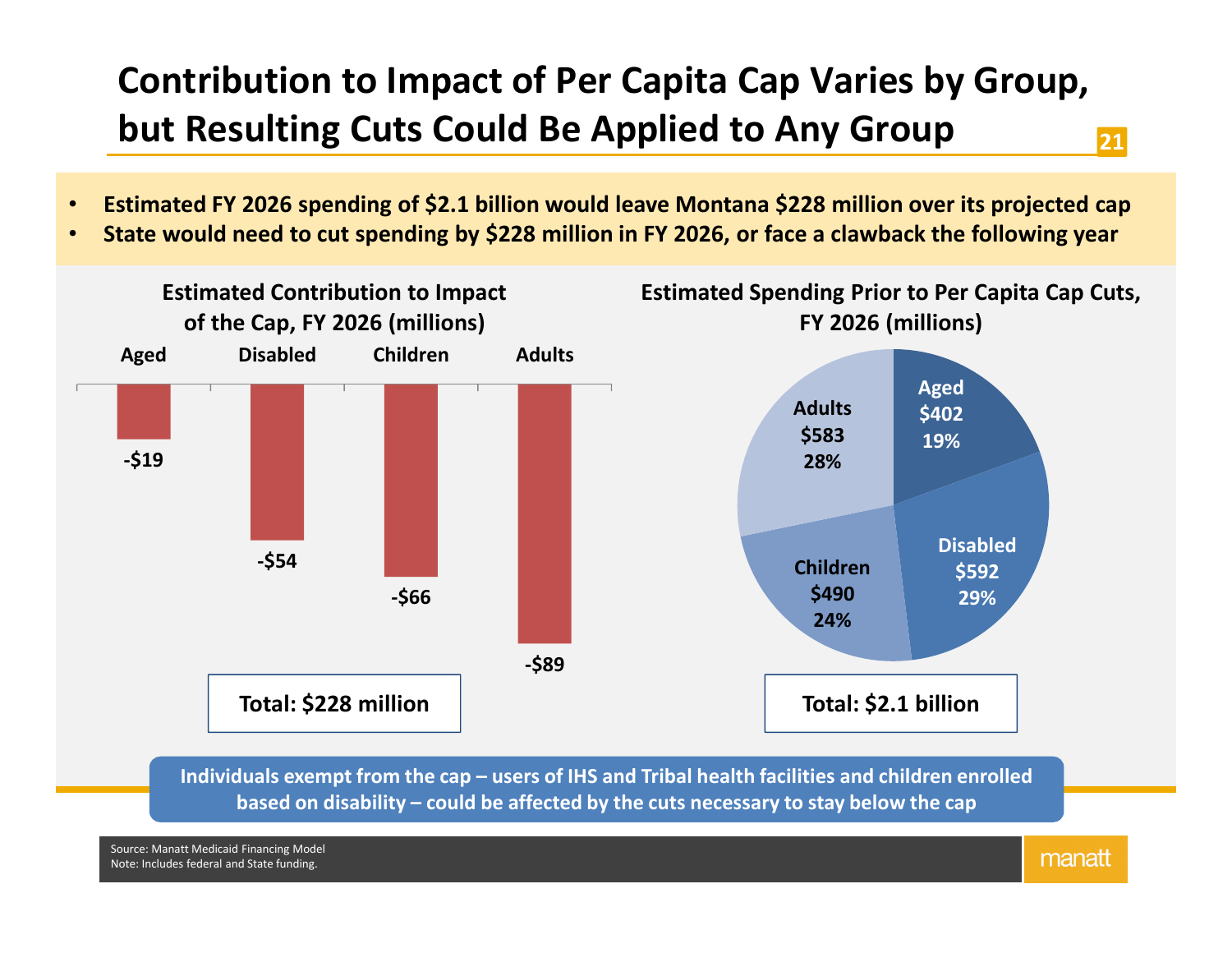# **Estimated Impact of Per Capita Cap** *and* **Expansion**

**The per capita cap and elimination of enhanced funding for expansion would result in substantial federal funding reductions for Montana**



Source: Manatt Medicaid Financing Model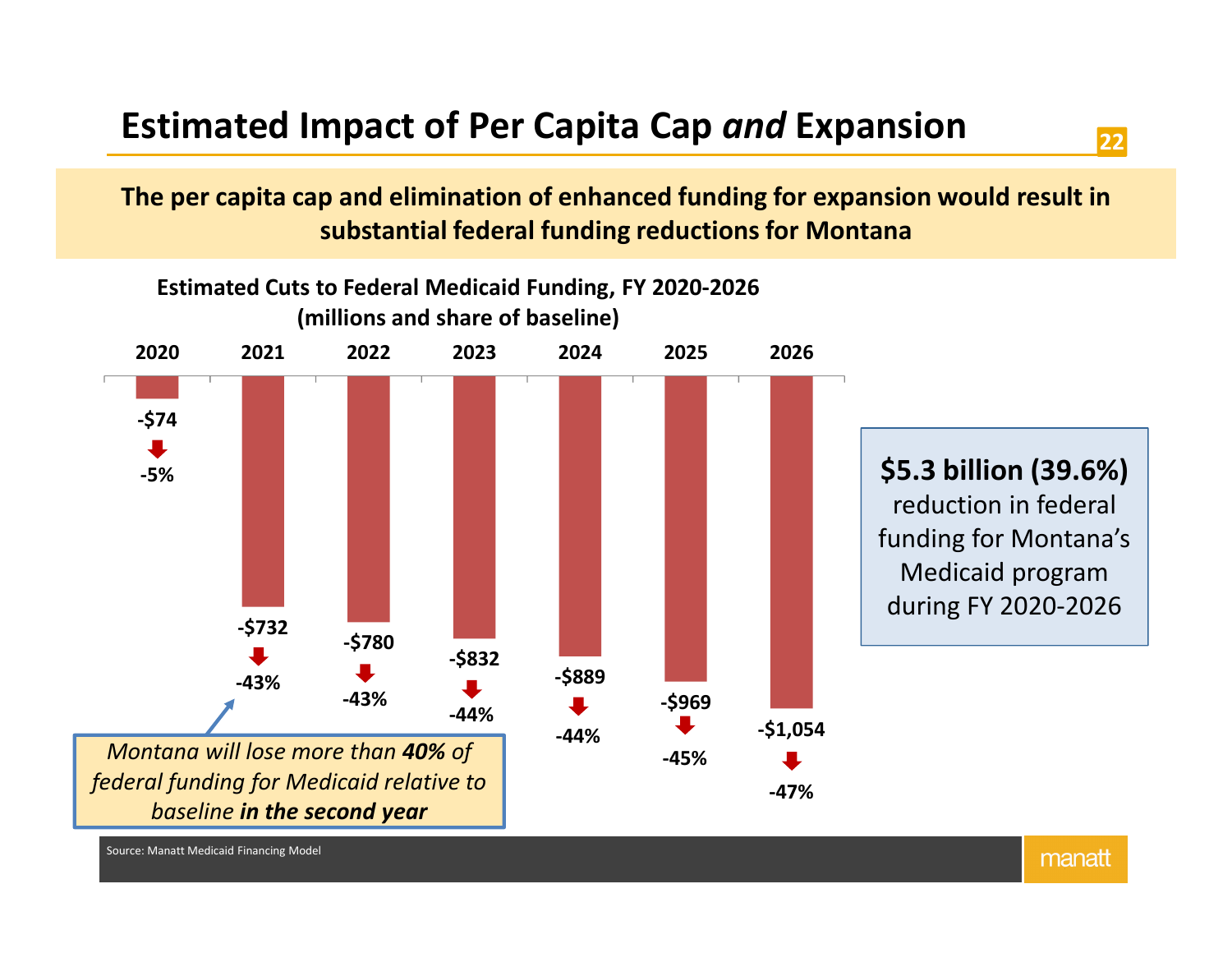# **Uncertainty and Risk Under Per Capita Cap**

**233. (1997) (1997) (1997) (1997) (1997) (1997) (1997) (1997) (1997) (1997) (1997) (1997) (1997) (199** 

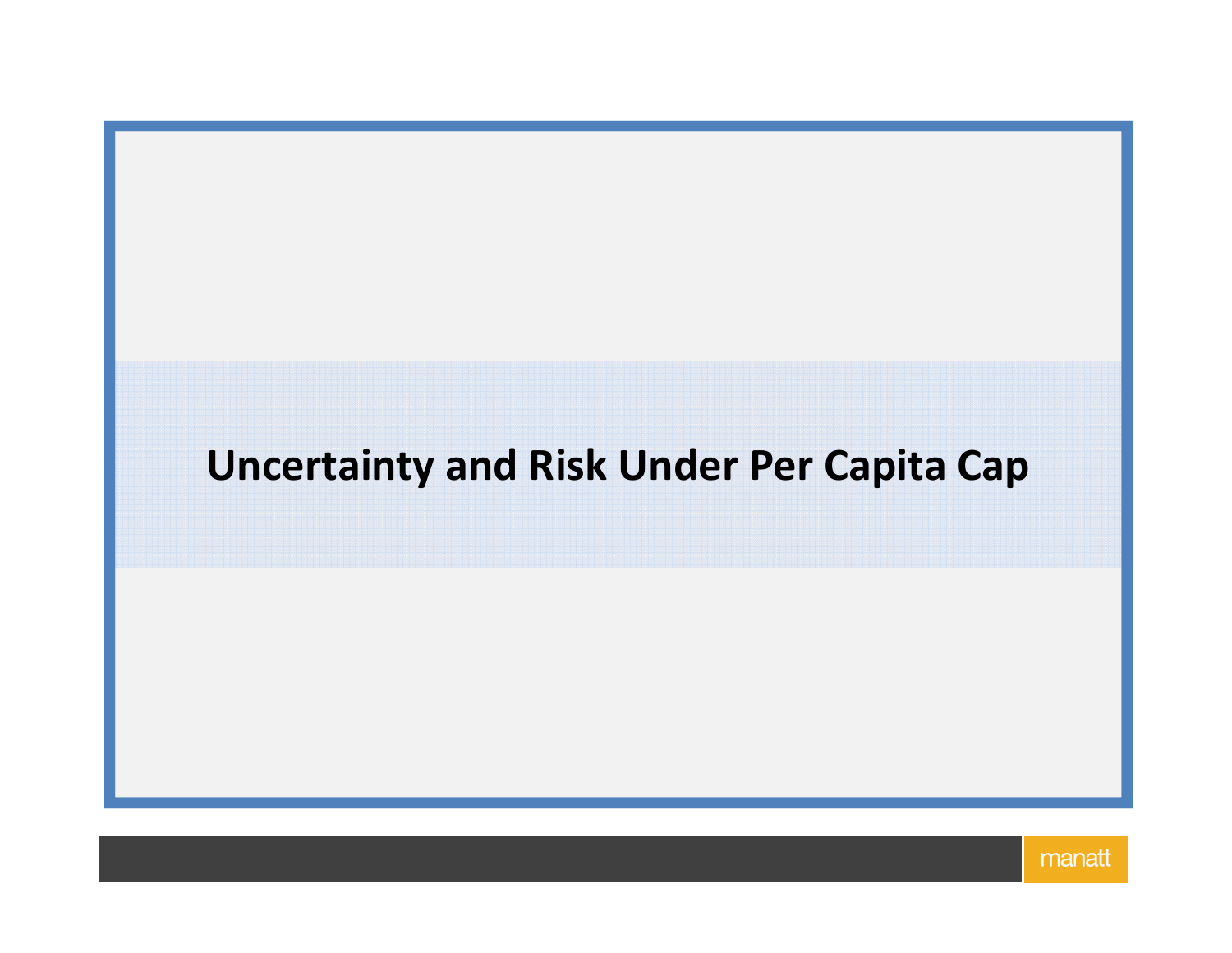## **<sup>24</sup>**

## **Estimates of the impact of a per capita cap are highly sensitive to key assumptions, including:**

- $\bullet$ Baseline spending growth
- $\bullet$ Projections of medical CPI and CPI

**Montana's financial exposure may be even greater if reality differs from key assumptions and projections**

- $\bullet$  Unanticipated spending pressures:
	- $\circ$  Continued worsening of substance use epidemic or other public health crisis
	- oBreakthrough treatments or medications
	- oIncrease in pre-term births that drives up per capita cost of serving children
- • Trend rate diverges from expectations:
	- oHigher or lower medical CPI/CPI than projected
	- $\circ$  Further legislative changes to the trend rate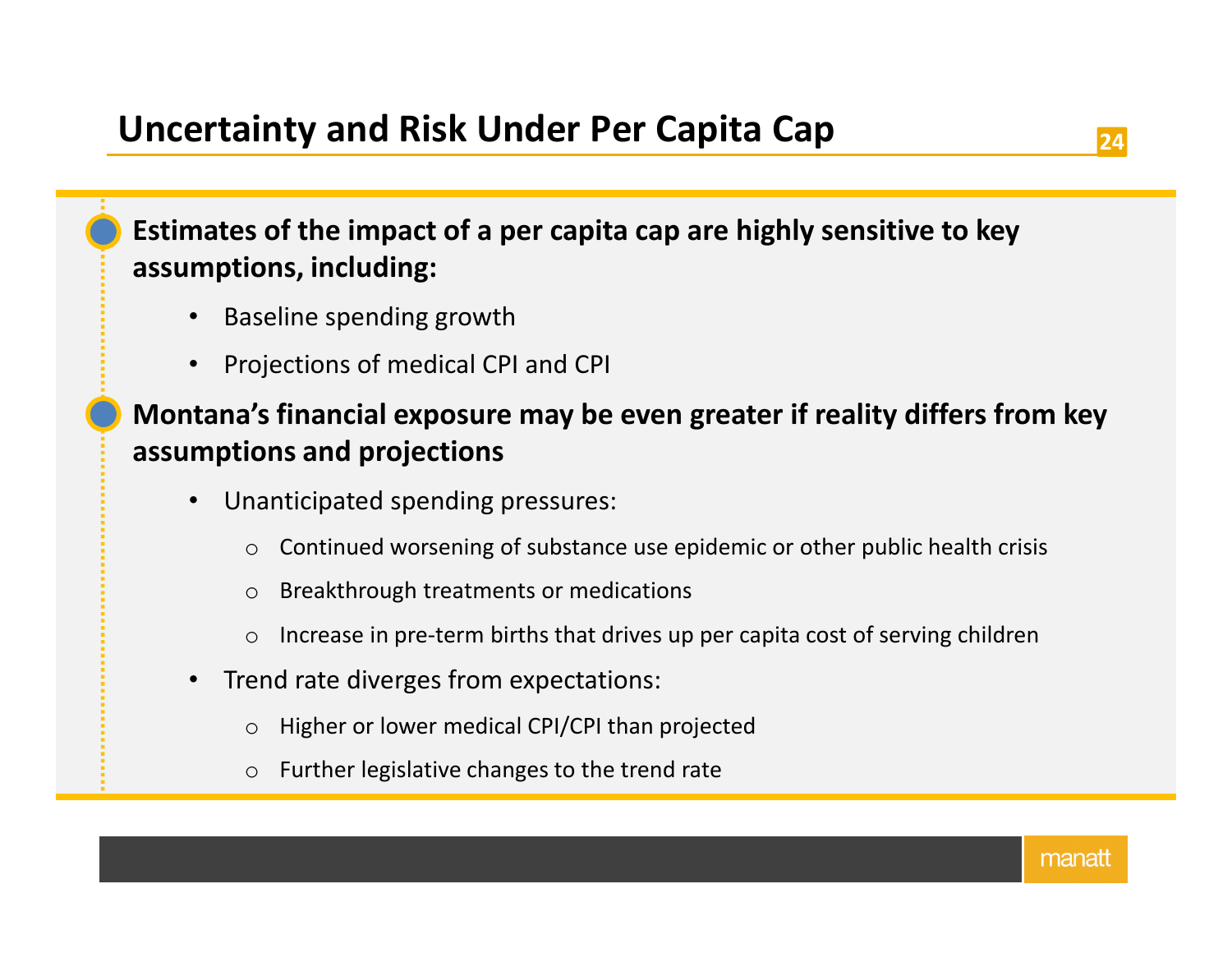## **Actual Trend Rates Will Determine Impact on Montana**



Source: Manatt analysis of Bureau of Labor Statistics, CPI Databases, https://www.bls.gov/cpi/data.htm; Congressional Budget Office, https://www.cbo.gov/publication/52486; https://www.cbo.gov/sites/default/files/recurringdata/51135-2017-01-economicprojections.xlsx.

manatt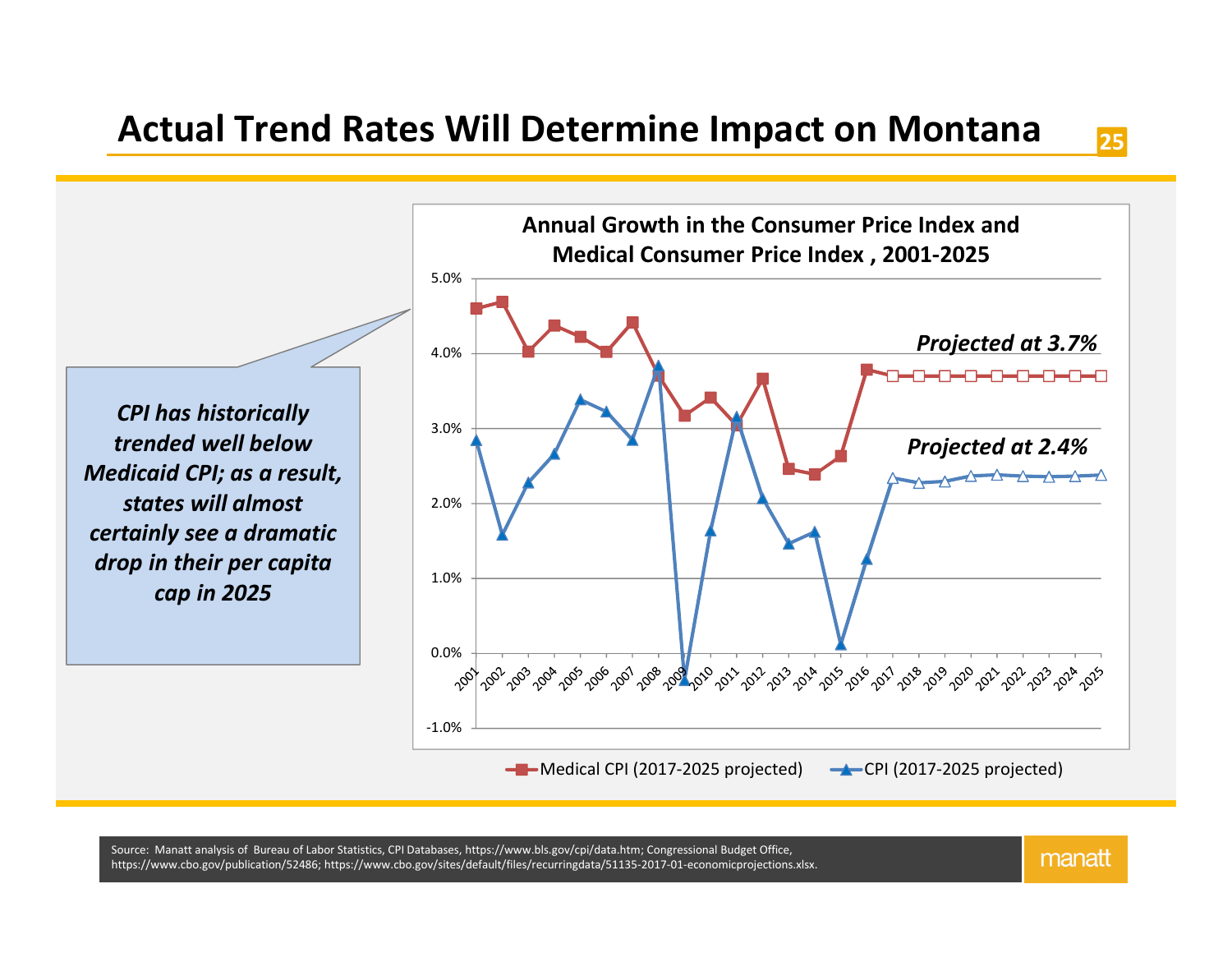# **Key Implications**

**26. Contract of the Contract of the Contract of the Contract of the Contract of the Contract of the Contract** 

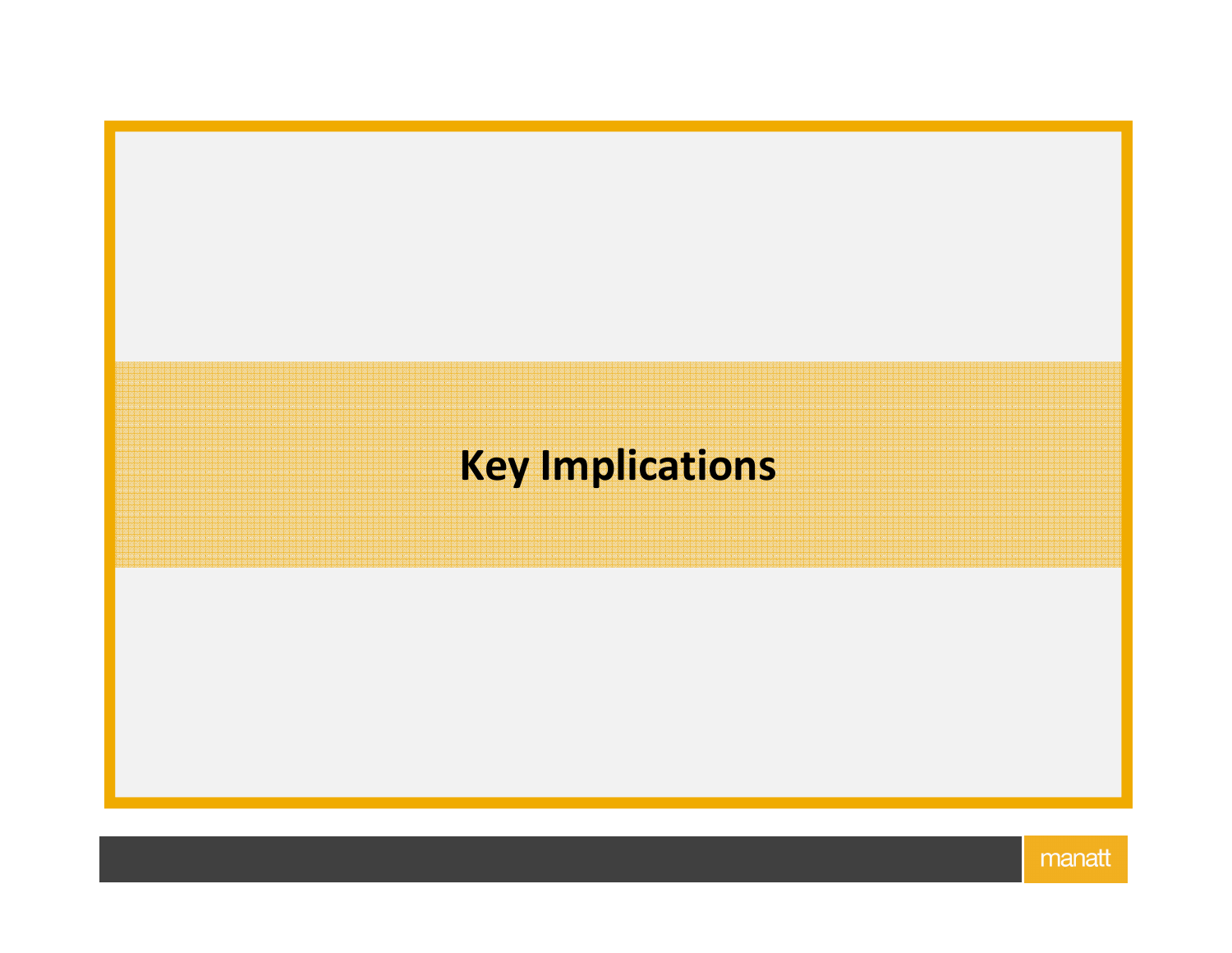Medicaid covers one in four people in Montana—more than 216,000 individuals, nearly half of whom are children.

Under the BCRA, Montana is expected to lose \$5.3 billion in federal Medicaid funds between FY 2020 and 2026 due to changes to expansion financing and the per capita cap.

• This represents 39.6% of Montana's current law federal Medicaid funding.

Now numbering more than 75,000, Montana's expansion adults would lose coverage entirely, likely starting in 2021, and the remaining children, seniors, people with disabilities, and other adults covered by Medicaid are at increased risk for cuts.

To stay under the cap, Montana will need to cut Medicaid spending by \$892 million (federal and state dollars) between FY 2020 and 2026. Reductions nearly double between 2024 and 2026 – and would continue to deepen – as a result of use of CPI as the trend rate beginning in 2025.

The magnitude of the federal cuts are such that they may well affect Montana's ability to finance other State priorities such as education and infrastructure.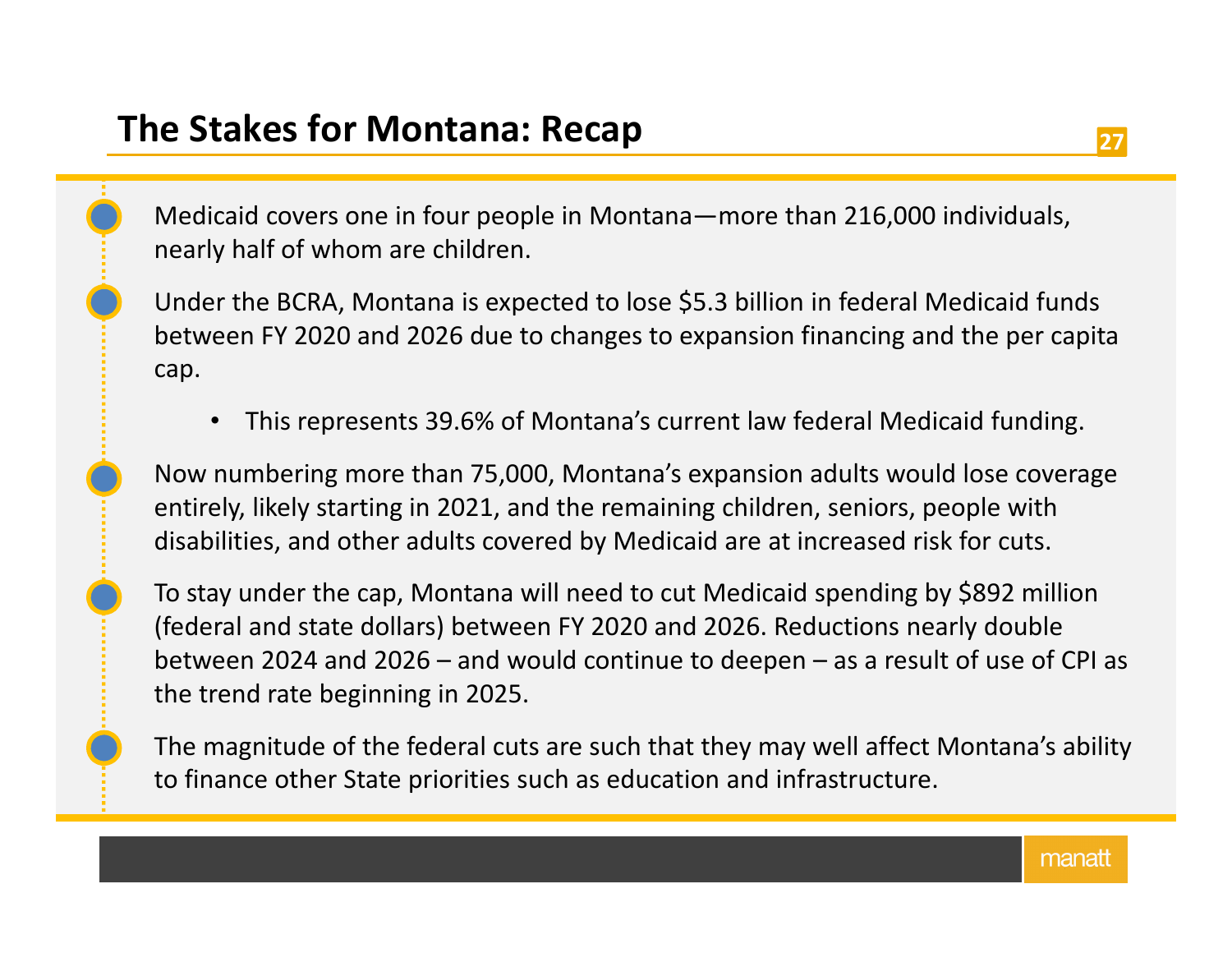# **Appendix**

**28. Contract of the Contract of the Contract of the Contract of the Contract of the Contract of the Contract**